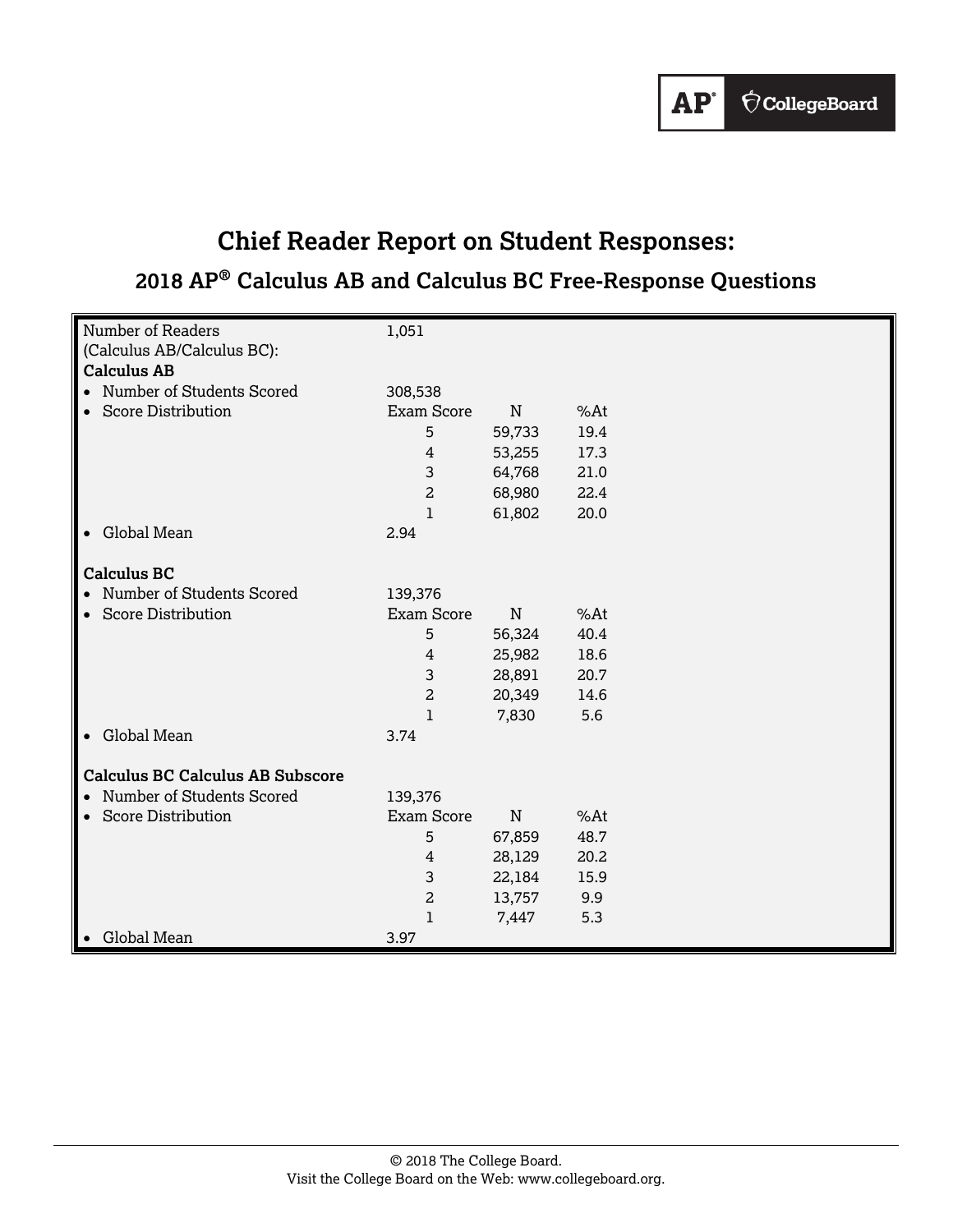The following comments on the 2018 free-response questions for AP® Calculus AB and Calculus BC were written by the Chief Reader, Stephen Davis of Davidson College. They give an overview of each free-response question and of how students performed on the question, including typical student errors. General comments regarding the skills and content that students frequently have the most problems with are included. Some suggestions for improving student preparation in these areas are also provided. Teachers are encouraged to attend a College Board workshop to learn strategies for improving student performance in specific areas.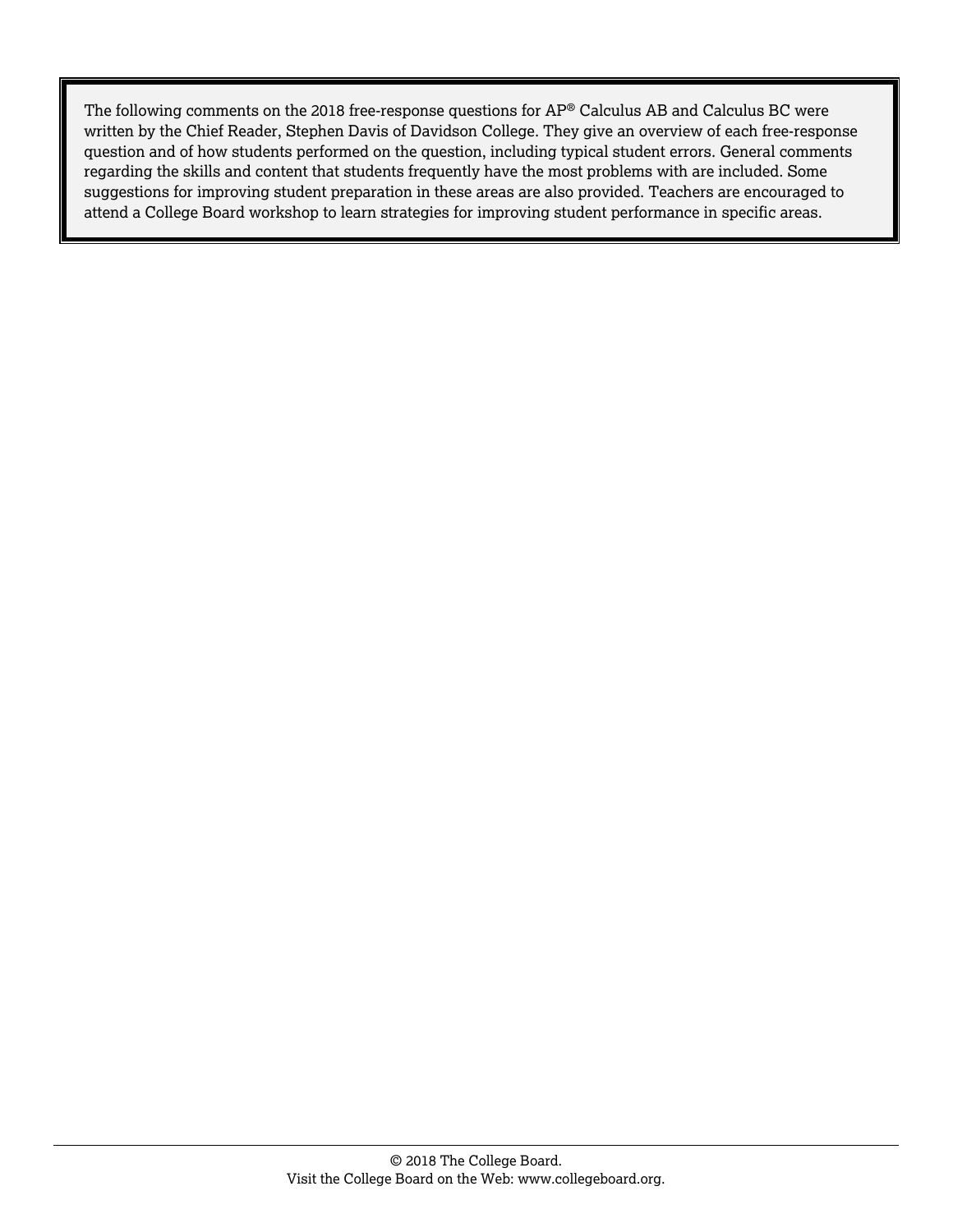## **Question AB1/BC1 Topic:** Modeling Rate

#### **Max. Points: 9 Mean Score: AB1: 2.82; BC1: 4.13**

#### *What were the responses to this question expected to demonstrate?*

The context of this problem is a line of people waiting to get on an escalator. The function *r* models the rate at which people enter the line, where  $r(t) = 44 \left(\frac{t}{100}\right)^3 \left(1 - \frac{t}{300}\right)^7$  for  $0 \le t \le 300$ , and  $r(t) = 0$  for  $t > 300$ ;  $r(t)$  is measured in people per second, and *t* is measured in seconds. Further, it is given that people exit the line to get on the escalator at a constant rate of 0.7 person per second and that there are 20 people in the line at time  $t = 0$ . In part (a) students were asked how many people enter the line for the escalator during the time interval  $0 \le t \le 300$ . A correct response demonstrates the understanding that the number of people entering the line during this time interval is obtained by integrating the rate at which people enter the line across the time interval. Thus, this number is the value of the definite integral  $\int_0^{300} r(t) dt$ . A numerical value for this integral should be obtained using a graphing calculator. In part (b) students were given that there are always people in line during the time interval  $0 \le t \le 300$  and were asked to determine the number of people in line at time  $t = 300$ . A correct response should take into account the 20 people in line initially, the number that entered the line as determined in part (a), and the number of people that exit the line to get on the escalator. It was given in the problem statement that people exit the line at a constant rate of 0.7 person per second, so the number of people that exit the line to get on the escalator can be found by multiplying this constant rate times the duration of the interval, namely 300 seconds. In part (c) students were asked for the first time  $t$  beyond  $t = 300$  when there are no people in line for the escalator. Because no more people join the line after  $t = 300$  seconds, and people exit the line at the constant rate of 0.7 person per second, dividing the answer to part (b) by 0.7 gives the number of seconds beyond  $t = 300$ before the line empties for the first time. Adding this quotient to 300 produces the answer. In part (d) students were asked when, during the time interval  $0 \le t \le 300$ , is the number of people in line a minimum, and to determine the number of people in line (to the nearest whole number) at that time, with the added admonition to justify their answer. The Extreme

Value Theorem guarantees that the number of people in line at time *t*, given by the expression  $20 + \int_0^t r(x) dx - 0.7t$ ,

attains a minimum on the interval  $0 \le t \le 300$ . Correct responses should demonstrate that the rate of change of the number of people in line is given by  $r(t) - 0.7$ . Solving for  $r(t) - 0.7 = 0$  within the interval  $0 < t < 300$  yields two critical points,  $t_1$  and  $t_2$ , so candidates for the time when the line is a minimum are  $t = 0$ ,  $t_1$ ,  $t_2$ , and  $t = 300$ . The

number of people in line at times  $t_1$  and  $t_2$  is computed from  $20 + \int_0^{t_1} r(x) dx - 0.7t_1$  and  $20 + \int_0^{t_2} r(x) dx - 0.7t_2$ . The answer is the least of 20, these two computed values (to the nearest whole number), and the answer to part (b), together with the corresponding time *t* for this minimum value.

For part (a) see LO 3.3B(b)/EK 3.3B2, LO 3.4A/EK 3.4A2, LO 3.4E/EK 3.4E1. For parts (b) and (c), see LO 3.4A/EK 3.4A2, LO 3.4E/EK 3.4E1. For part (d) see LO 1.2B/EK 1.2B1, LO 2.3C/EK 2.3C3, LO 3.3B(b)/EK 3.3B2, LO 3.4A/EK 3.4A2, LO 3.4E/EK 3.4E1. This problem incorporates the following Mathematical Practices for AP Calculus (MPACs): reasoning with definitions and theorems, connecting concepts, implementing algebraic/computational processes, building notational fluency, and communicating.

#### *How well did the response address the course content related to this question? How well did the responses integrate the skills required on this question?*

In part (a), many responses showed understanding of the need to integrate a rate of change to find the net change in the number of people entering the line for the escalator. Some included the rate at which people left the line as part of the integrand, and some revealed a misunderstanding of the question by including the number of people in line initially in the answer. In part (b), responses generally accounted in some way for the rate that people left the line, although some failed to account for the 20 people in the line initially. In part (d), responses implied challenges in recognizing an objective function to minimize, evidenced by the use of  $r(t)$  or  $r'(t)$  for the rate of change (derivative) of the number of people in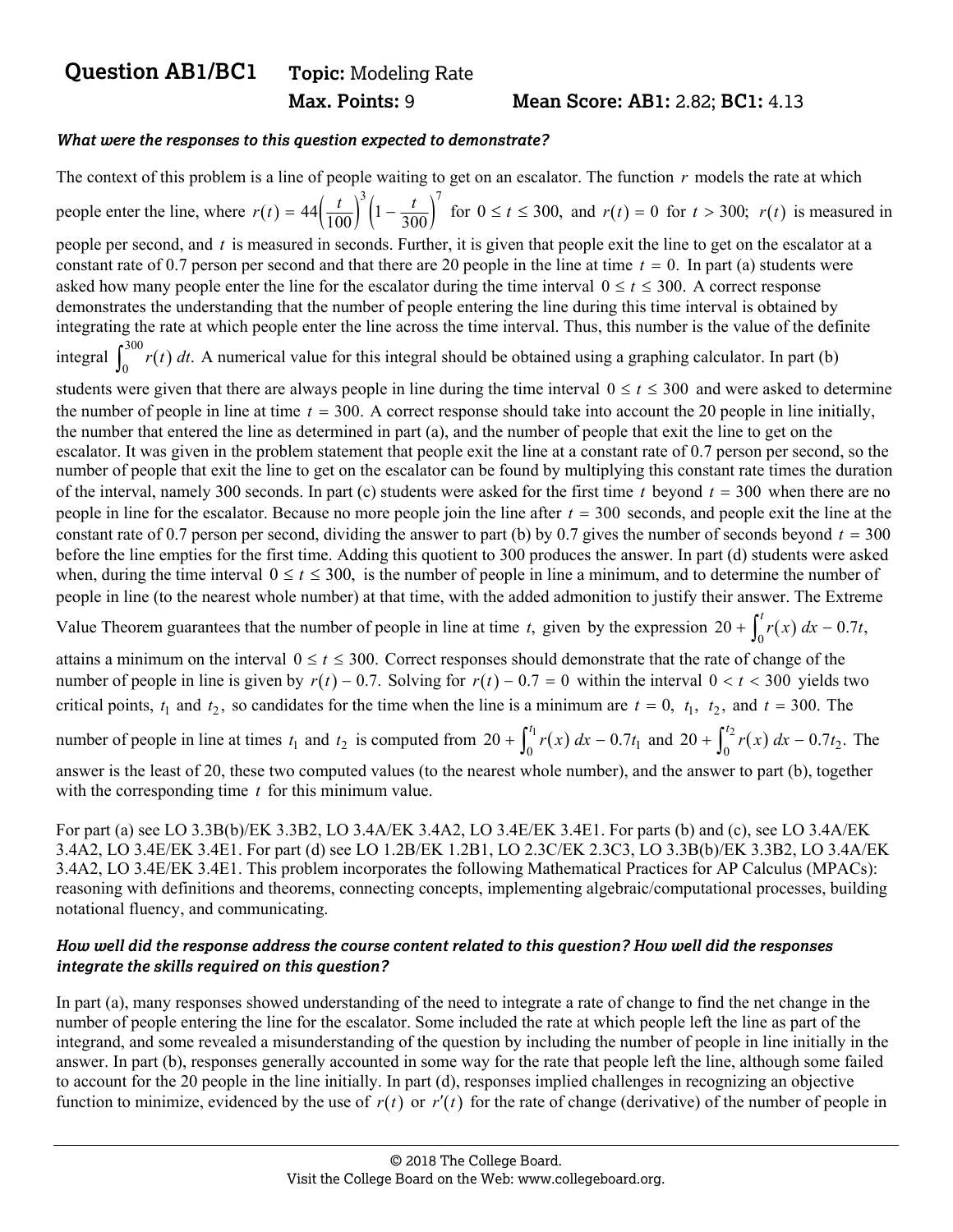line instead of the use of  $r(t) - 0.7$ . Some responses identified the correct time for a minimum value, but fell short in justification of the minimum value. This included justifications that were incomplete by not considering the second critical point and/or not identifying the specific minimum value.

### *What common student misconceptions or gaps in knowledge were seen in the responses to this question?*

|           | Common Misconceptions/Knowledge Gaps                                                                                                                                                                                                                                               | Responses that Demonstrate Understanding                                                                                                                                                                                |
|-----------|------------------------------------------------------------------------------------------------------------------------------------------------------------------------------------------------------------------------------------------------------------------------------------|-------------------------------------------------------------------------------------------------------------------------------------------------------------------------------------------------------------------------|
|           | In part (b), omitting a differential could render<br>an integral incorrect, as in $\int_0^{300} r(t) - 0.7 + 20$ ,<br>which could be interpreted as<br>$\int_0^{300} r(t) dt - 0.7 + 20 \text{ OR}$<br>$\int_{0}^{300} (r(t) - 0.7 + 20) dt.$                                      | The number of people in line at time $t = 300$ is given by<br>$20 + \int_0^{300} (r(t) - 0.7) dt$ .                                                                                                                     |
|           | In part (c), responses indicating the line has no<br>people at $t = \frac{80}{0.7} = 114.286$ seconds suggest a<br>misunderstanding of how to handle the two time<br>frames in the piecewise defined function $r$ .                                                                | The first time that there are no people in line is at time<br>$t = 300 + \frac{80}{0.7} = 414.286$ seconds.                                                                                                             |
|           | In part (d), responses identifying the critical<br>points as solutions to $r(t) = 0$ suggest a<br>misinterpretation of the appropriate function to be<br>minimized.                                                                                                                | The number of people in line at time $t$ is given by<br>$p(t) = 20 + \int_0^t (r(x) - 0.7) dx$ . Critical points for the<br>function are solutions to $p'(t) = r(t) - 0.7 = 0$ .                                        |
| $\bullet$ | In part (d), basing a conclusion on only one zero<br>of $r(t)$ – 0.7 may represent a misconception of<br>how to justify an absolute minimum using the<br>candidates test (e.g.,<br>$r(t) - 0.7 = 0 \Rightarrow t = 33.0133 \Rightarrow$<br>The minimum is 3.803 at $t = 33.013$ .) | $r(t) - 0.7 = 0 \Rightarrow t_1 = 33.0133, t_2 = 166.5747$<br>$\bullet$<br>$r(0) = 20$ , $r(t_1) = 3.803$ , $r(t_2) = 158.070$ ,<br>$r(300) = 80$ . Therefore, the minimum is 4 people at<br>time $t = 33.013$ seconds. |

### *Based on your experience at the AP® Reading with student responses, what advice would you offer to teachers to help them improve the student performance on the exam?*

Teachers can emphasize careful reading to distinguish, for example, the number of people that enter a line during a specified period from the number of people in line at the end of that period. One of these needs to consider the number in line at the start of the time period, while the other does not. Careful reading can also help students to make sure that they answer the specific question asked as opposed to a answering a generic problem. Does the question ask for the time the line is shortest, the number in line when it is shortest, or both?

Teachers should continue to emphasize the appropriate use of a differential to close an integral expression. With respect to graphing calculator use, teachers can coach students to store intermediate results in their calculator. This retains greater accuracy, whereas rounding intermediate results to 3 or fewer decimal places may produce a final answer that is not accurate to the required three decimal places.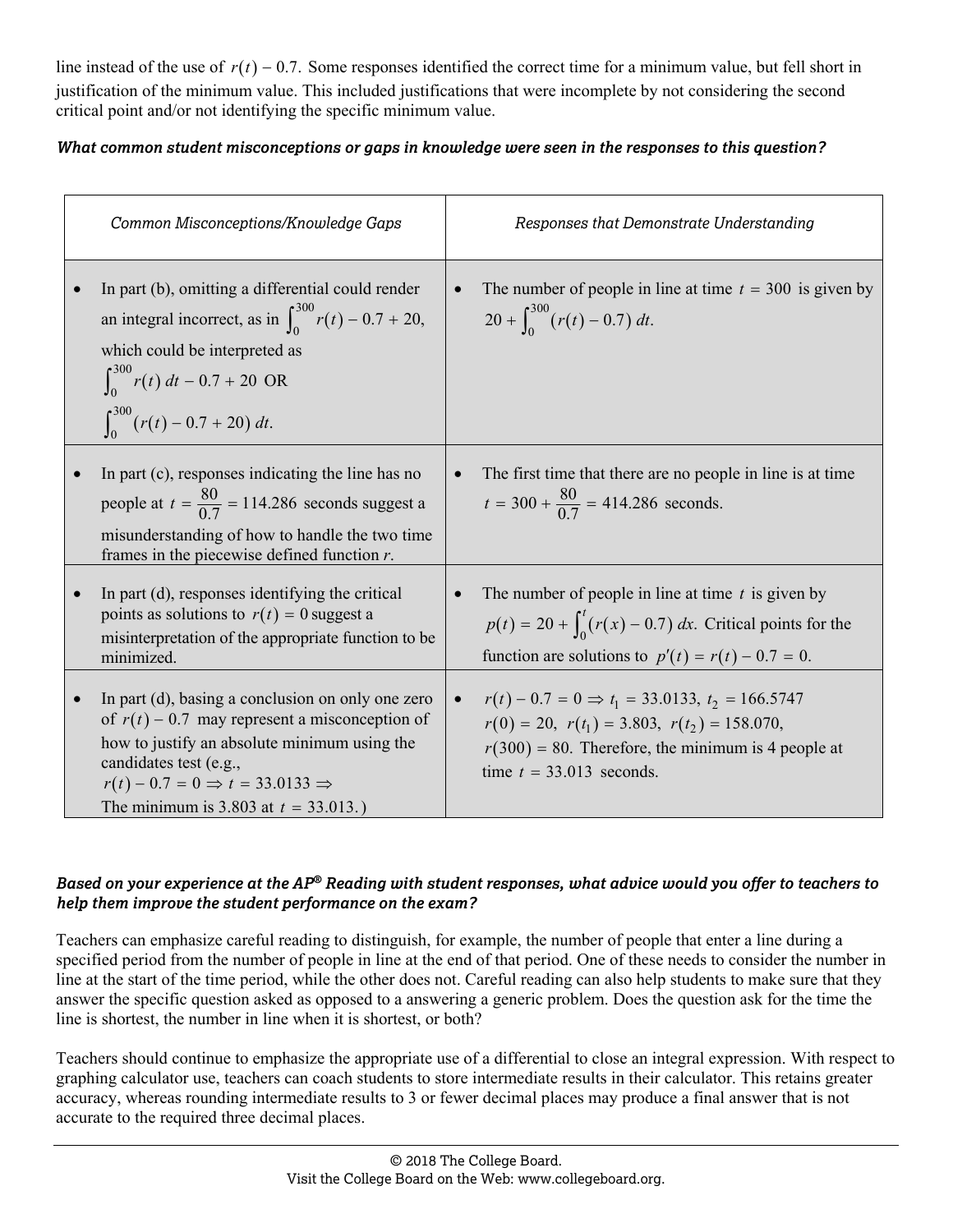- The *AP Calculus AB and Calculus BC Course and Exam Description* (*CED*) includes instructional resources for AP Calculus teachers to develop students' broader skills. Please see page 28 of the *CED* for examples of MPACs, questioning, and instructional strategies designed to develop the broader skill of "Justification," which was important in this question. A table of representative instructional strategies, including definitions and explanations of each, is included on pages 33–37 of the *CED*. The strategy "Critique reasoning," for example, may be helpful in developing students' reasoning and communication skills at multiple points across the curriculum, including when learning to use a candidates test to justify a conclusion about an absolute minimum value.
- AP Central's course pages for AP Calculus AB and AP Calculus BC include a "Classroom Resources" tab, where you will find a variety of teaching modules developed by the College Board over the years. For this question, you might refer to the module *Extrema*, which includes commentary, related previous AP Exam questions, student worksheets, teacher notes, and teaching examples.
- AP Central's course pages for AP Calculus AB and AP Calculus BC include "The Exam" tab, where you (and your students) will find questions from previous AP Exams and reflections of chief readers. In addition to end-ofcourse review, these resources are extremely useful for low-stakes, formative assessment, from which you may base high-quality feedback and responsive instruction. Careful study of 2017 question AB2 part (a), for example, would have been excellent preparation for 2018 question AB1/BC1 part (a). Consistently holding students accountable for clear mathematical communication, including attention to parentheses and placement of differentials, is the best way to develop such skills.
- AP Central's course pages for AP Calculus AB and AP Calculus BC include a "Professional Development" tab, where you will find:
	- o Links to Online Modules for Teaching and Assessing AP Calculus. The module *Justifying Properties and Behaviors of Functions Using Derivatives* would be relevant to this question.
	- o A link to Davidson Next, an initiative that, "aims to supplement Advanced Placement (AP) instruction with online modules designed for in-class, blended instruction."
- Finally, the Online Teacher Community is a great place to ask a question, share a strategy, or hear from other AP teachers.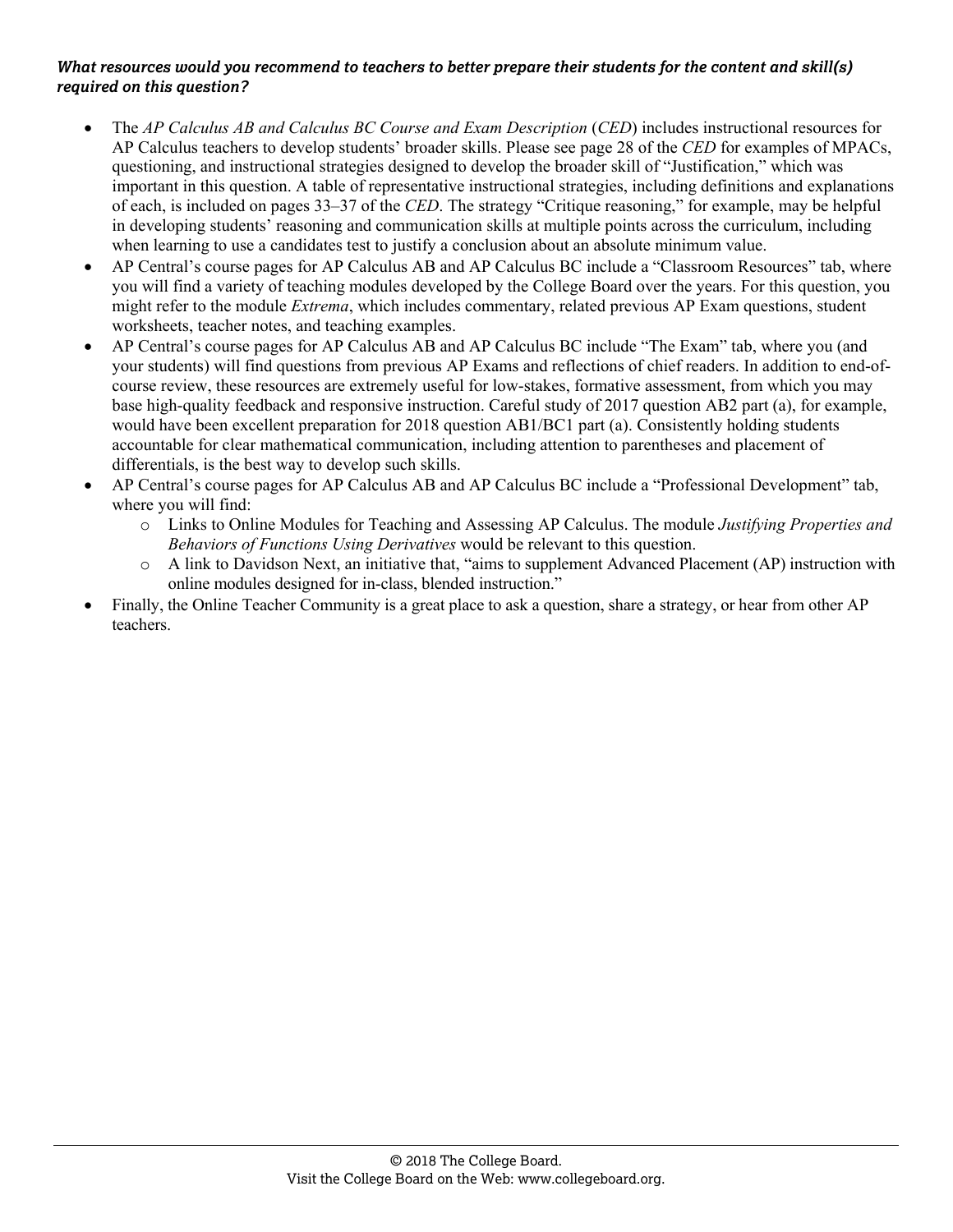## **Question AB2** Topic: Particle Motion  **Max. Points:** 9 **Mean Score:** 4.21

#### *What were the responses to this question expected to demonstrate?*

In this problem a particle moves along the *x*-axis. For  $0 \le t \le 3.5$ , the velocity of the particle is given by  $(t) = \frac{10\sin\left(0.4t^2\right)}{t^2 - t + 3},$ *v t*  $t^2-t$ and the particle's position is  $x = -5$  at time  $t = 0$ . In part (a) students were asked for the acceleration of the particle at time  $t = 3$ . A correct response should demonstrate that acceleration is the derivative of velocity and show the evaluation of  $v'(3)$  from a graphing calculator. In part (b) students were asked for the position of the particle at time  $t = 3$ . A correct response should find the net change in the particle's position as the integral of  $v(t)$ across the interval  $[0, 3]$  and add this change in position to the particle's position at time  $t = 0$ . In part (c) students were asked to evaluate the integrals  $\int_0^{3.5} v(t) dt$  and  $\int_0^{3.5} |v(t)| dt$  and to interpret the meaning of each integral in the context of the problem. A correct response should show the values of the two integrals obtained from a graphing calculator and convey that a definite integral of velocity gives the particle's displacement, while a definite integral of speed  $(i.e., v(t) \mid \mathcal{V})$ gives the particle's total distance traveled, across the time interval of integration. In part (d) students were given that a second particle moves along the *x*-axis with position given by  $x_2(t) = t^2 - t$  for  $0 \le t \le 3.5$  and are asked for the time *t* when the two particles are moving with the same velocity. A correct response should demonstrate that the second particle's velocity is obtained by differentiating its position function and proceed by solving for when the first particle's velocity, the given  $v(t)$ , matches  $x_2'(t)$  within the interval  $0 \le t \le 3.5$ .

For part (a) see LO 2.3C/EK 2.3C1. For parts (b) and (c), see LO 3.3B(b)/EK 3.3B2, LO 3.4C/EK 3.4C1. For part (d) see LO 2.3C/EK 2.3C1. This problem incorporates the following Mathematical Practices for AP Calculus (MPACs): reasoning with definitions and theorems, connecting concepts, implementing algebraic/computational processes, building notational fluency, and communicating.

#### *How well did the response address the course content related to this question? How well did the responses integrate the skills required on this question?*

In part (a), most responses gave evidence of an intent to differentiate velocity to obtain acceleration. Failure to earn this point was due to errors in entering the correct velocity expression in the graphing calculator, calculations in degree mode, not communicating a derivative setup in the presence of a correct numerical answer, or errors in symbolic attempts at differentiating the velocity function. Similarly, in part (b), many responses showed computation of the required definite integral, and many of those also accounted for the particle's initial position in the answer. Some responses had decimal presentation errors (answers not accurate to the required three decimal places). Again, errors in entry of the velocity expression in the graphing calculator could impact this part. In part (c), responses generally gave correct numerical values for the requested integrals, and could identify the first integral as giving displacement and the second integral as giving total distance traveled. Some omitted reference to the required time interval in the interpretations or erroneously used and referenced 3 instead of 3.5 as the upper limit of the definite integrals. In part (d), responses revealed efforts at equating  $v(t)$  with the derivative of  $x_2(t)$ , although some responses omitted showing the required equation setup, and other

responses used 2*t* instead of  $2t - 1$  for  $x_2'(t)$ .

#### *What common student misconceptions or gaps in knowledge were seen in the responses to this question?*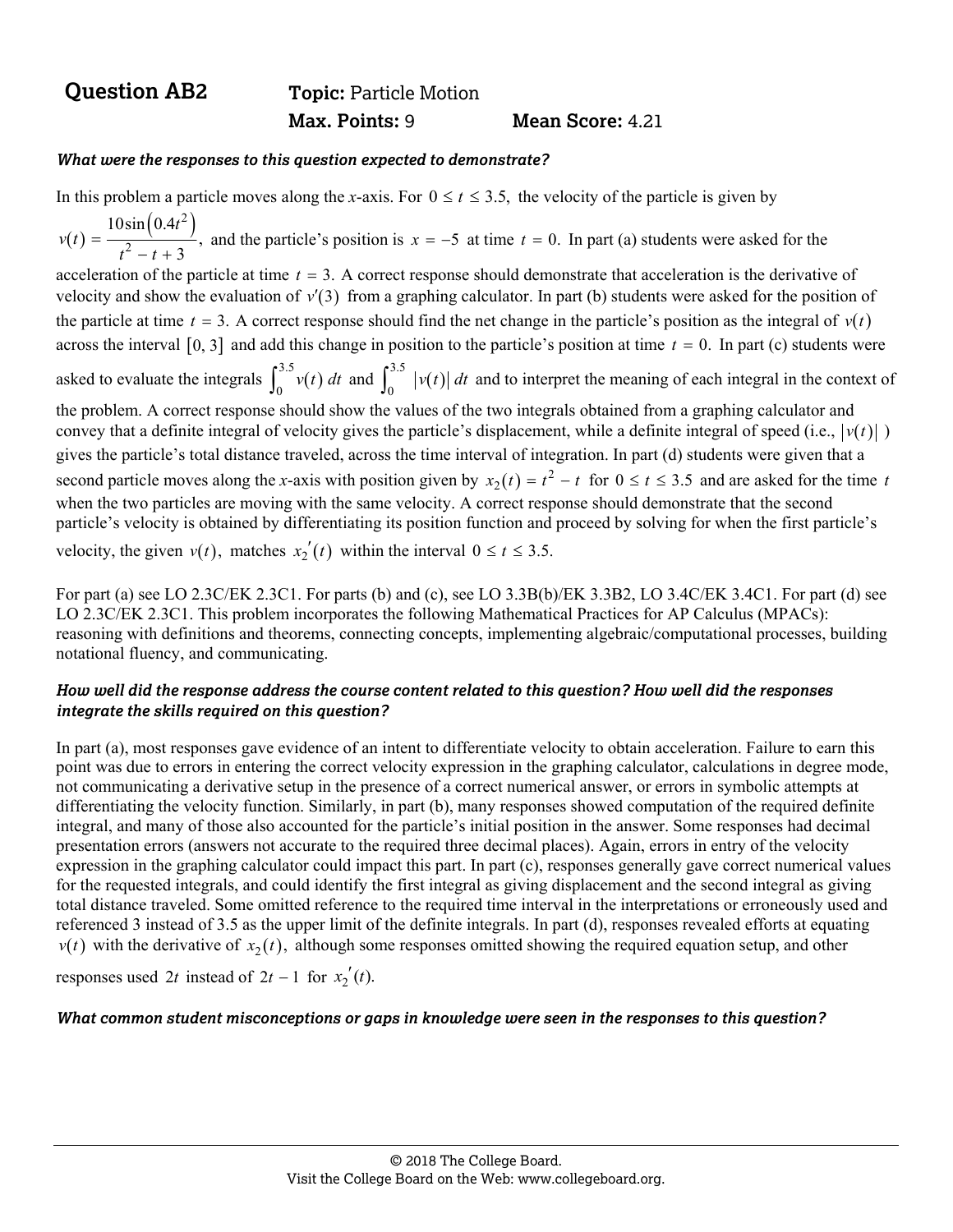| Common Misconceptions/Knowledge Gaps                                                                                                                                                          | Responses that Demonstrate Understanding                                                                                                                                           |
|-----------------------------------------------------------------------------------------------------------------------------------------------------------------------------------------------|------------------------------------------------------------------------------------------------------------------------------------------------------------------------------------|
| In part $(b)$ , omitting the initial condition to<br>represent the position of the particle at time<br>$t = 3$ as $\int_0^3 v(t) dt$                                                          | The position of the particle at time $t = 3$ is<br>$-5 + \int_0^3 v(t) dt$ .                                                                                                       |
| In part (c), omitting a time reference in the<br>interpretations of $\int_{0}^{3.5} v(t) dt$ and $\int_{0}^{3.5}  v(t)  dt$<br>or interpreting the integrals as behavior at time<br>$t = 3.5$ | • $\int_{0}^{3.5} v(t) dt$ and $\int_{0}^{3.5}  v(t)  dt$ are displacement and total<br>distance traveled, respectively, for the particle from time<br>$t = 0$ to time $t = 3.5$ . |

#### *Based on your experience at the AP® Reading with student responses, what advice would you offer to teachers to help them improve the student performance on the exam?*

Some responses showed the need for more practice with graphing calculator skills. For example, the lack of parentheses when entering the denominator for  $v(t)$  could result in entering the expression  $\frac{10\sin(0.4t^2)}{t^2}$  $10\sin(0.4)$  $-t+3$ , *t t t* resulting in

incorrect numerical answers throughout. Also, students should be reminded to show the mathematical setup (the function, integral, or equation) for graphing calculator evaluation of numerical derivatives, definite integrals, and solutions to an equation. The distinction between complete and incomplete mathematical communication can be subtle. For example, labeling the answer in part (a) as  $a(3)$  does not fully communicate that acceleration is the derivative of velocity, while labeling the answer as  $v'(3)$  does.

Teachers can continue to work on student communication, both through appropriate presentation of symbolic mathematics and in interpretations. Poor presentations (e.g., misuse of the equals sign, a missing differential, or a run-on computation string) gives incorrect mathematics and can lead to confusion for the student. A complete interpretation of an expression such as  $\int_0^{3.5} v(t) dt$  should involve all aspects of the expression, not just an interpretation of the antiderivative of a velocity function but also the role of the limits of integration.

- The *AP Calculus AB and Calculus BC Course and Exam Description* (*CED*) includes instructional resources for AP Calculus teachers to develop students' broader skills. Please see page 32 of the *CED* for examples of MPACs, questioning, and instructional strategies designed to develop the broader skill of "Application," which was important in this question. A table of representative instructional strategies, including definitions and explanations of each, is included on pages 33–37 of the *CED*. The strategies "Notation read aloud" and/or "Error analysis," for example, may be helpful in developing students' reasoning and communication skills at multiple points across the curriculum, including when learning to fully and clearly communicate setups for computations performed by the graphing calculator and to accurately enter expressions into the graphing calculator.
- AP Central's course pages for AP Calculus AB and AP Calculus BC include a "Classroom Resources" tab, where you will find a variety of teaching modules developed by the College Board over the years. For this question, you might refer to the module *Motion*, which includes commentary, related previous AP Exam questions, student worksheets, teacher notes, and teaching examples.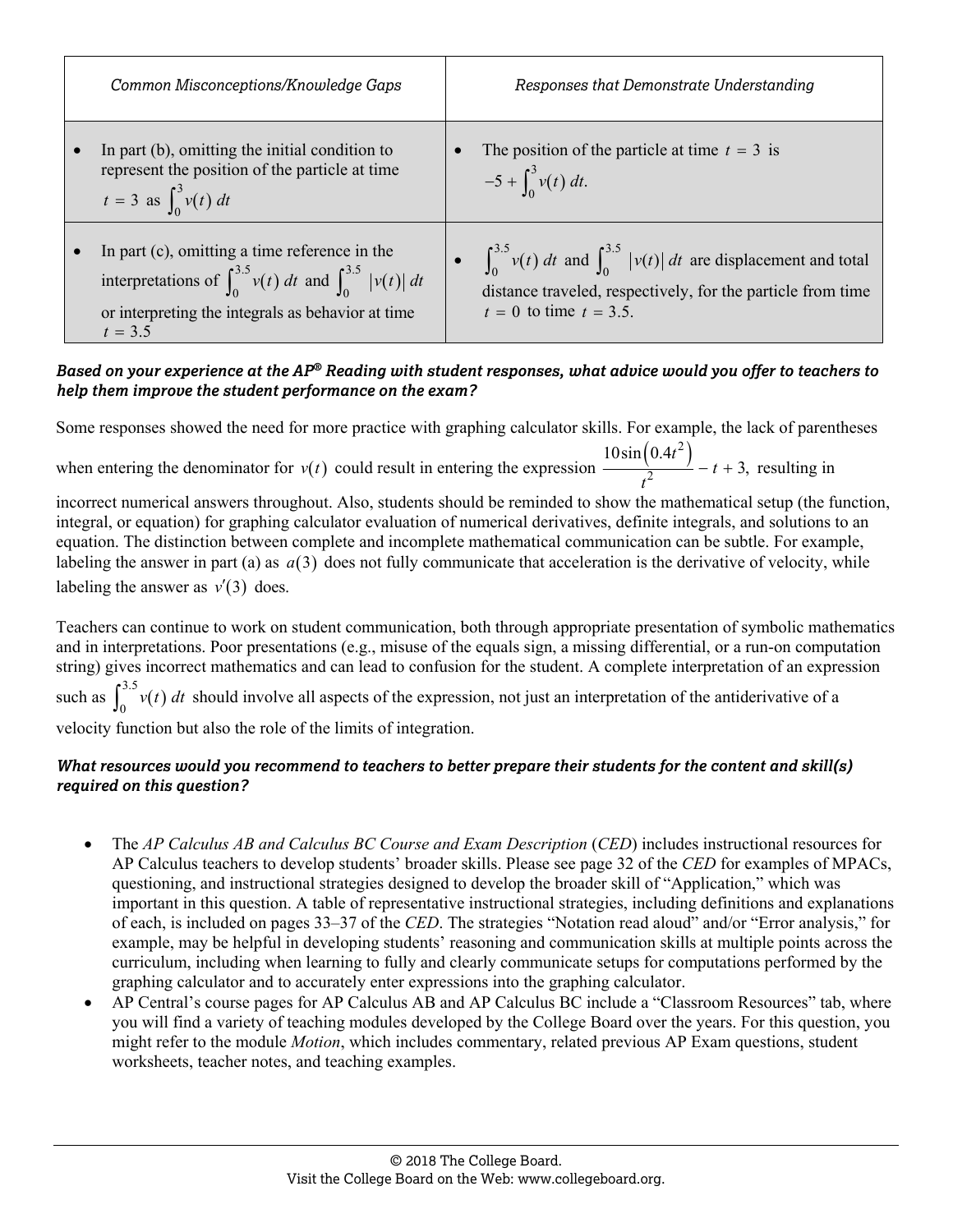- AP Central's course pages for AP Calculus AB and AP Calculus BC include "The Exam" tab, where you (and your students) will find questions from previous AP Exams and reflections of chief readers. In addition to end-ofcourse review, these resources are extremely useful for low-stakes, formative assessment, from which you may base high quality feedback and responsive instruction. Multiple-choice questions 6, 16, 28, 79, 83, and 89 from the released 2012 Calculus AB exam offer opportunities for formative assessment and feedback on particle motion. Although 2017 question AB5 asks different particle motion questions from 2018 question AB2, the 2017 question is an excellent resource for fully developing concepts related to particle motion.
- As you practice to develop skillful and appropriate use of graphing calculators, you may wish to refer students to the AP Calculus AB "[Essential Exam Tips"](https://apstudent.collegeboard.org/apcourse/ap-calculus-ab/exam-tips) page, where they will find the following advice:

Show your work, even when you're using a calculator. Show **all** the steps you took to reach your solution on questions involving calculations. The exam reader wants to see if you know how to solve the problem. If you use your calculator to solve an equation, compute a numerical derivative, or find a definite integral, then be sure to write the equation, derivative, or integral first: an answer without this information might not get

full credit, even if the answer is correct. Remember to write your work in standard notation (e.g.,  $\int_1^5 x^2 dx$ ) rather than calculator syntax (e.g.,  $f_nInt(X^2, X, 1, 5)$ ), as calculator syntax is not acceptable.

 Finally, the Online Teacher Community is a great place to ask a question, share a strategy, or hear from other AP teachers.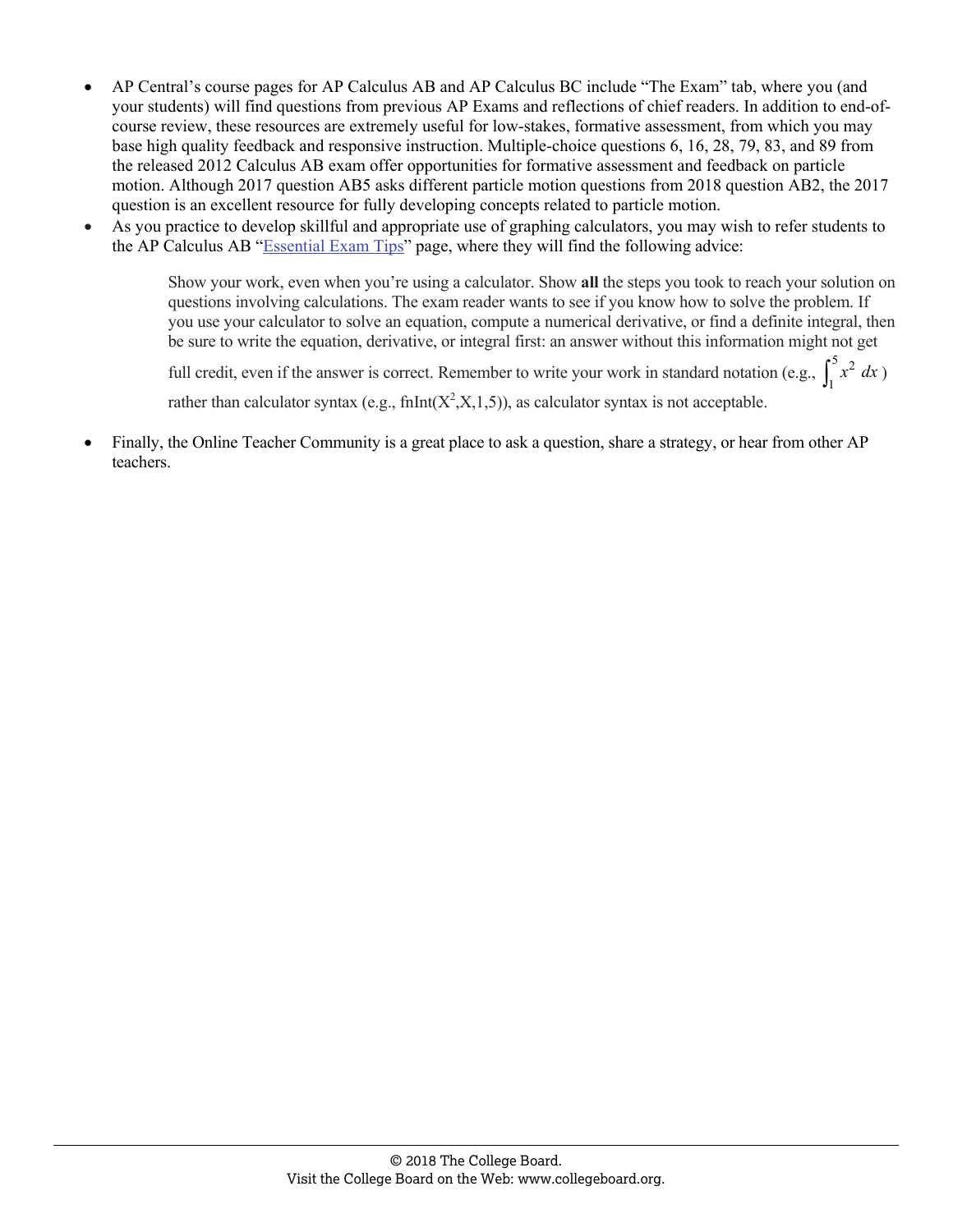## **Question AB3/BC3 Topic:** Graphical Analysis of *f* prime/FTC  **Max. Points:** 9 **Mean Score: AB3:** 3.36; **BC3:** 5.18

#### *What were the responses to this question expected to demonstrate?*

In this problem the graph of the continuous function *g* is provided; *g* is piecewise linear for  $-5 \le x < 3$ , and  $g(x) = 2(x - 4)^2$  for  $3 \le x \le 6$ . It is also given that *g* is the derivative of the function *f*. In part (a) students were given that  $f(1) = 3$  and asked for the value of  $f(-5)$ . A correct response should demonstrate knowledge that f is an antiderivative of *g*, so that  $f(-5) = f(1) + \int_1^{-5} g(x) dx$ . The integral  $\int_1^{-5} g(x) dx$  $\int_1^{-5} g(x) dx$  should then be evaluated using properties of definite integrals and computation of areas of the regions between the graph of *g* and the *x*-axis using geometry. In part (b) students were asked to evaluate  $\int_1^6 g(x) dx$ . A correct response should use the property of integrals to split the interval of integration into the sum of integrals across adjacent intervals  $[1, 3]$  and  $[3, 6]$ . One of the resulting integrals can be computed using geometry and the other using an antiderivative of  $g(x) = 2(x - 4)^2$  on the interval  $3 \le x \le 6$ . In part (c) students were asked for the open intervals on  $-5 < x < 6$  where the graph of f is both increasing and concave up and to give a reason for their answer. A correct response should demonstrate the connection between properties of the derivative of *f* and the properties of monotonicity and concavity for the graph of *f*. The graph of *f* is strictly increasing where  $g = f'$  is positive, and the graph of *g* is concave up where the graph of  $g = f'$  is increasing. In part (d) students were asked for the *x*-coordinate of each point of inflection of the graph of *f* and to give a reason for their answer. A correct response should convey that a point of inflection of the graph of *f* occurs at a point where the derivative of f changes from increasing to decreasing, or from decreasing to increasing. This can be obtained from the supplied graph of  $g = f'$ , which changes from decreasing to increasing at  $x = 4$ .

For part (a) see LO 3.2C/EK 3.2C1, LO 3.2C/EK 3.2C2. For part (b) see LO 3.2C/EK 3.2C1, LO 3.2C/EK 3.2C2, LO 3.3B(b)/EK 3.3B2, LO 3.3B(b)/EK 3.3B5. For parts (c) and (d), see LO 2.2A/EK 2.2A1. This problem incorporates the following Mathematical Practices for AP Calculus (MPACs): reasoning with definitions and theorems, connecting concepts, implementing algebraic/computational processes, connecting multiple representations, building notational fluency, and communicating.

#### *How well did the response address the course content related to this question? How well did the responses integrate the skills required on this question?*

In part (a), many responses attempted to deal with  $\int_1^{-5} g(x)$  $\int_{1}^{-5} g(x) dx$  or  $\int_{-5}^{1} g(x) dx$ . Students' responses were often challenged with trying to evaluate the integral using geometry, however, or could not complete an analytic attempt. Some responses treated  $\int_1^{-5} g(x)$  $\int_1^{-5} g(x) dx$  as the value of  $f(-5)$  as opposed to the net change in *f* from  $f(1) = 3$  to  $f(-5)$ . In part (b), some responses dealt with splitting the integral at  $x = 3$ , but mistakenly computed  $\int_1^3 g(x) dx$  as 5, perhaps by integrating from  $x = 0$  instead of from  $x = 1$ . Some responses entered with  $5 + \int_3^6 g(x) dx$ , casting doubt that an appropriate split at  $x = 3$  had been attempted. In part (c), instead of reasoning from the behavior of the graph of  $g = f'$ , some responses attempted to reason from the sign of  $f'$  without explicitly connecting  $f'$  to the graph of  $g$ . Some responses had only the interval (4, 6), perhaps answering instead for where the graph of *g* is both increasing and concave up. In part (d), many responses used incomplete reasoning that a zero for f' guarantees a point of inflection at the corresponding location on the graph of *f*. In both parts (c) and (d), some responses indicated uncertainty on how to deal with intervals on which  $g = f'$  is constant.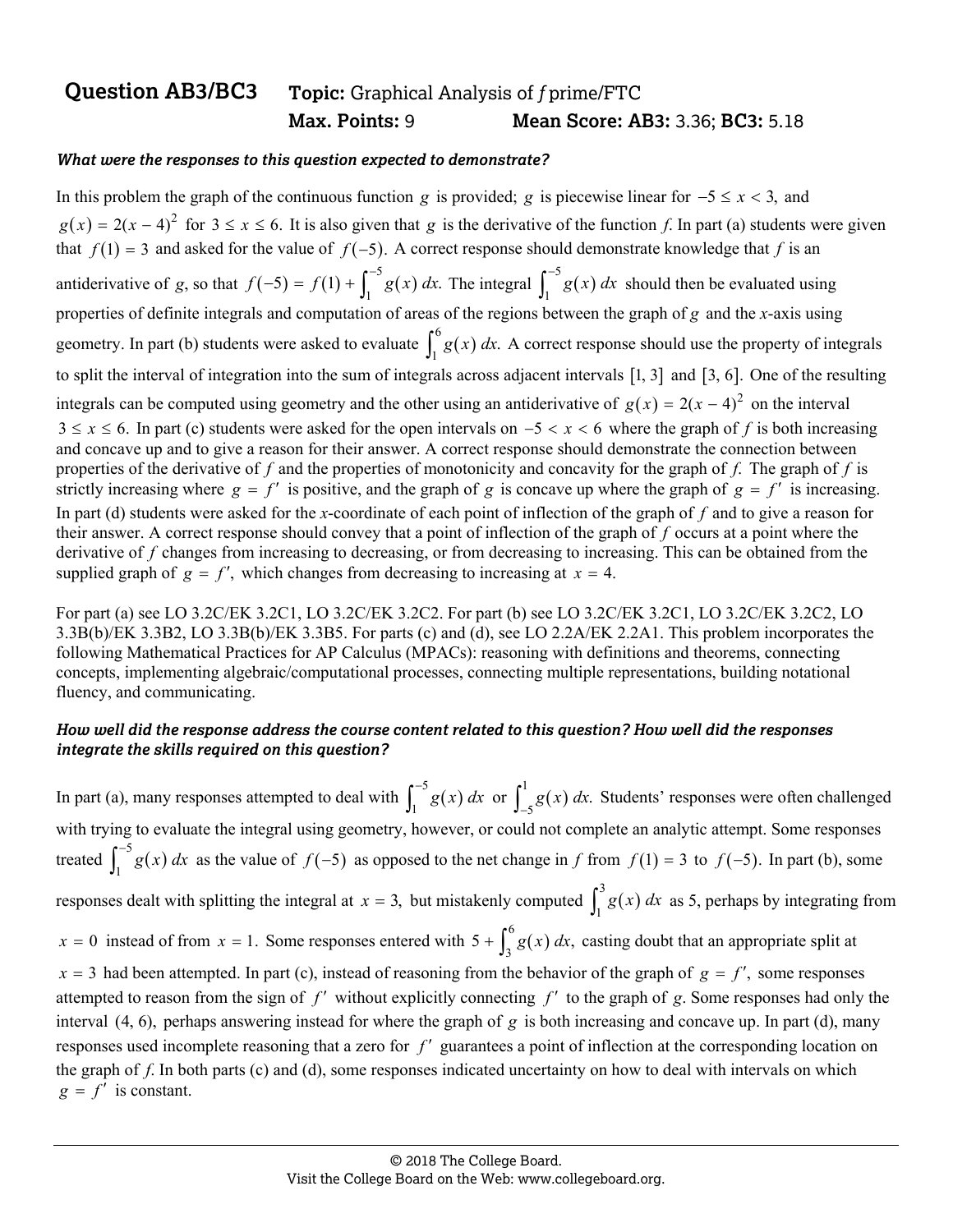#### *What common student misconceptions or gaps in knowledge were seen in the responses to this question?*

| Common Misconceptions/Knowledge Gaps                                                                                                                                                                                                                    | Responses that Demonstrate Understanding                                                                                                                                                                                                              |
|---------------------------------------------------------------------------------------------------------------------------------------------------------------------------------------------------------------------------------------------------------|-------------------------------------------------------------------------------------------------------------------------------------------------------------------------------------------------------------------------------------------------------|
| In part $(a)$ , omitting the initial condition:<br>$f(-5) = \int_1^{-5} g(x) dx = -1 + \frac{3}{2} + 9$                                                                                                                                                 | • $f(-5) = f(1) + \int_1^{-5} g(x) dx = 3 - 1 + \frac{3}{2} + 9$                                                                                                                                                                                      |
| In part (b), extending the expression $2(x-4)^2$<br>to describe $g(x)$ for values of x less than 3:<br>$\int_1^6 g(x) dx = \int_1^6 2(x-4)^2 dx = \left[ \frac{2}{3}(x-4)^3 \right]_{x=0}^{x=6}$<br>$=\frac{16}{2}-(-18)$                               | $\int_1^6 g(x) dx = \int_1^3 g(x) dx + \int_3^6 2(x-4)^2 dx$<br>$= 4 + \left[\frac{2}{3}(x-4)^3\right]_{x=3}^{x=6} = 4 + \frac{16}{3} - \left(-\frac{2}{3}\right)$                                                                                    |
| In part (c), confusing the formula for a piece of<br>the graph of $g$ as applying to $f$ : the graph of $f$ is<br>increasing and concave up on the interval $(4, 6)$<br>because $y = 2(x - 4)^2$ is increasing and<br>concave up there.                 | The graph of $f$ is increasing and concave up on the<br>intervals $(0, 1)$ and $(4, 6)$ because (from the graph of g)<br>$f'(x) = g(x)$ is positive and the graph of $f' = g$ is<br>increasing on these intervals.                                    |
| In part (d), making an incomplete argument for a<br>point of inflection that fails to consider the sign<br>change in $f''(x)$ at $x = 4$ : the graph of f has a<br>point of inflection at $x = 4$ because<br>$f''(4) = g'(4) = 4(x-4)\Big _{x=4} = 0$ . | The graph of f has a point of inflection at $x = 4$<br>$\bullet$<br>because the graph of $f' = g$ changes from decreasing to<br>increasing at $x = 4$ . (OR because<br>$f''(x) = g'(x) = 4(x - 4)$ changes from negative to<br>positive at $x = 4$ .) |

#### *Based on your experience at the AP® Reading with student responses, what advice would you offer to teachers to help them improve the student performance on the exam?*

Students can use more practice working from functions for which the presentation is mixed; a portion of the graph consists of linear segments, and another portion is given analytically. If the presented function (here, *g*) is the derivative of another function  $f$  (so  $g = f'$ ), then determining values of  $f$  requires computing definite integrals with a mixture of geometric and analytic methods. Further, teachers can emphasize that a definite integral of *f'* gives a net change in values of *f* from the lower limit to the upper limit of the integral. That is, as we know from the Fundamental Theorem of Calculus, computation of  $\int_a^b f'(x) dx$  gives  $f(b) - f(a)$ , not  $f(b)$ . To determine  $f(b)$  from this requires adding  $f(a)$ , thus  $f(b) = f(a) + \int_a^b f'(x) dx$ . Students can benefit from practice in this area.

Also, when asked about concavity of the graph of a function *f*, many students default to looking only at the second derivative,  $f''$ . Teachers can encourage students to use information about  $f'$  to resolve issues of concavity for the graph of *f* when such information is readily available.

Finally, teachers can work on refining students' communication skills to provide justifications where the connection to given information is clearly communicated. In this case, we were given a graph of *g* and asked questions about a function *f*. Justifications of properties of *f* (e.g., where the graph of *f* is increasing and concave up) need to reference *g* to go beyond the appearance of being formulaic.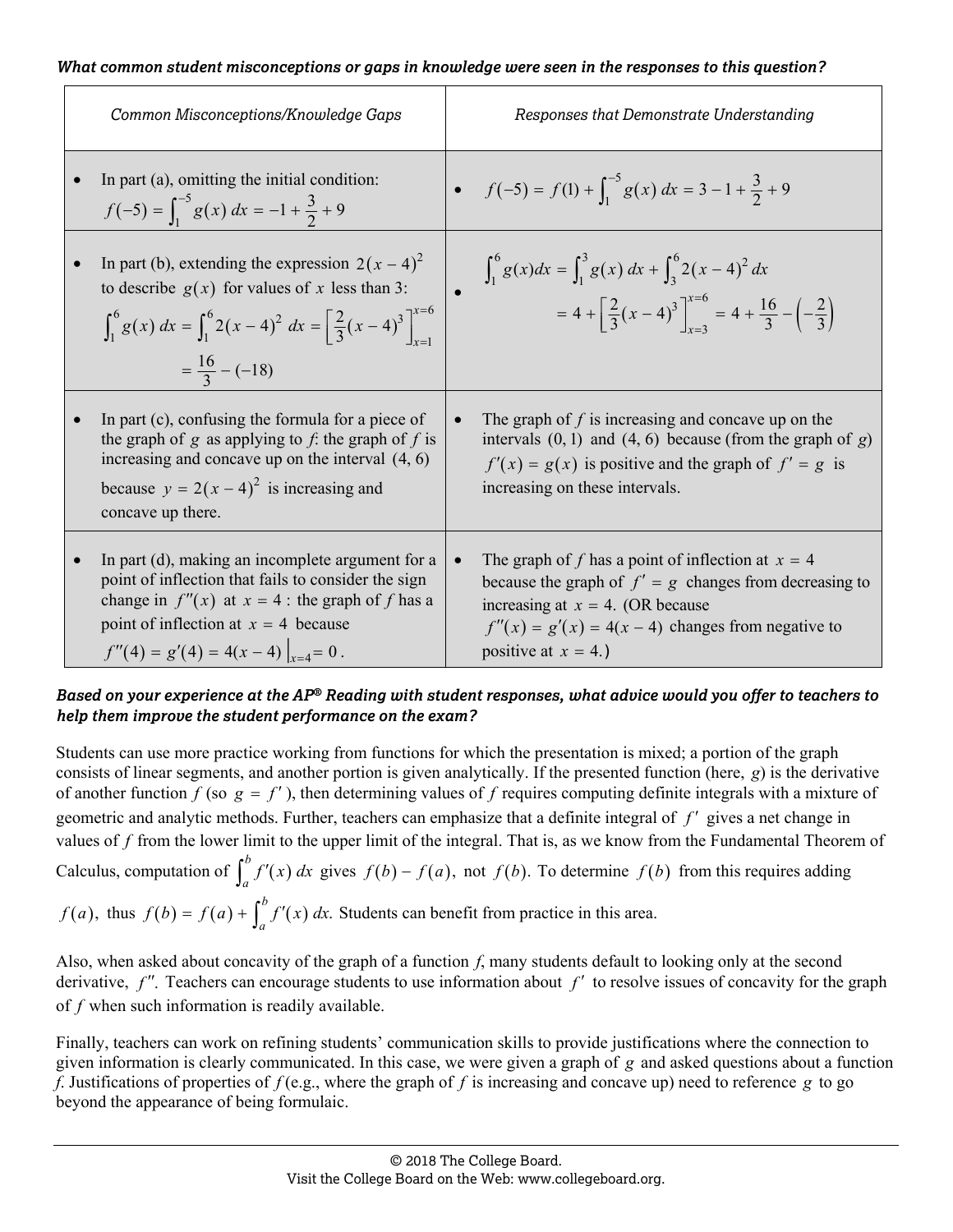- The *AP Calculus AB and Calculus BC Course and Exam Description* (*CED*) includes instructional resources for AP Calculus teachers to develop students' broader skills. Please see page 29 of the *CED* for examples of MPACs, questioning, and instructional strategies designed to develop the broader skill of "Modeling," which was evident in the area of multiple representations in this question. A table of representative instructional strategies, including definitions and explanations of each, is included on pages 33–37 of the *CED*. The strategies "Create representations" and/or "Marking the text," for example, may be helpful in developing students' skills at extracting key and relevant information at multiple points across the curriculum, including when learning to draw conclusions about the behavior of a function based on a graph of its derivative, as in this question.
- AP Central's course pages for AP Calculus AB and AP Calculus BC include a "Classroom Resources" tab, where you will find an excellent resource *The Fundamental Theorem of Calculus* under the heading "Special Focus Materials." You will also find a variety of teaching modules developed by the College Board over the years. For this question, you might refer to the module *Fundamental Theorem of Calculus*, which includes commentary, related previous AP Exam questions, student worksheets, teacher notes, and teaching examples.
- AP Central's course pages for AP Calculus AB and AP Calculus BC include "The Exam" tab, where you (and your students) will find questions from previous AP Exams and reflections of chief readers. In addition to end-ofcourse review, these resources are extremely useful for low-stakes, formative assessment, from which you may base high-quality feedback and responsive instruction. Question AB3/BC3 from the 2017 exams and the corresponding chief reader notes would have been very helpful in developing the concepts and skills necessary to succeed on question AB3/BC3 on the 2018 exams.
- AP Central's course pages for AP Calculus AB and AP Calculus BC include the "Professional Development" tab, where you will find:
	- o Links to Online Modules for Teaching and Assessing AP Calculus. The module *Justifying Properties and Behaviors of Functions Using Derivatives* would be relevant to this question.
	- o A link to Davidson Next, an initiative that, "aims to supplement Advanced Placement (AP) instruction with online modules designed for in-class, blended instruction."
- Finally, the Online Teacher Community is a great place to ask a question, share a strategy, or hear from other AP teachers.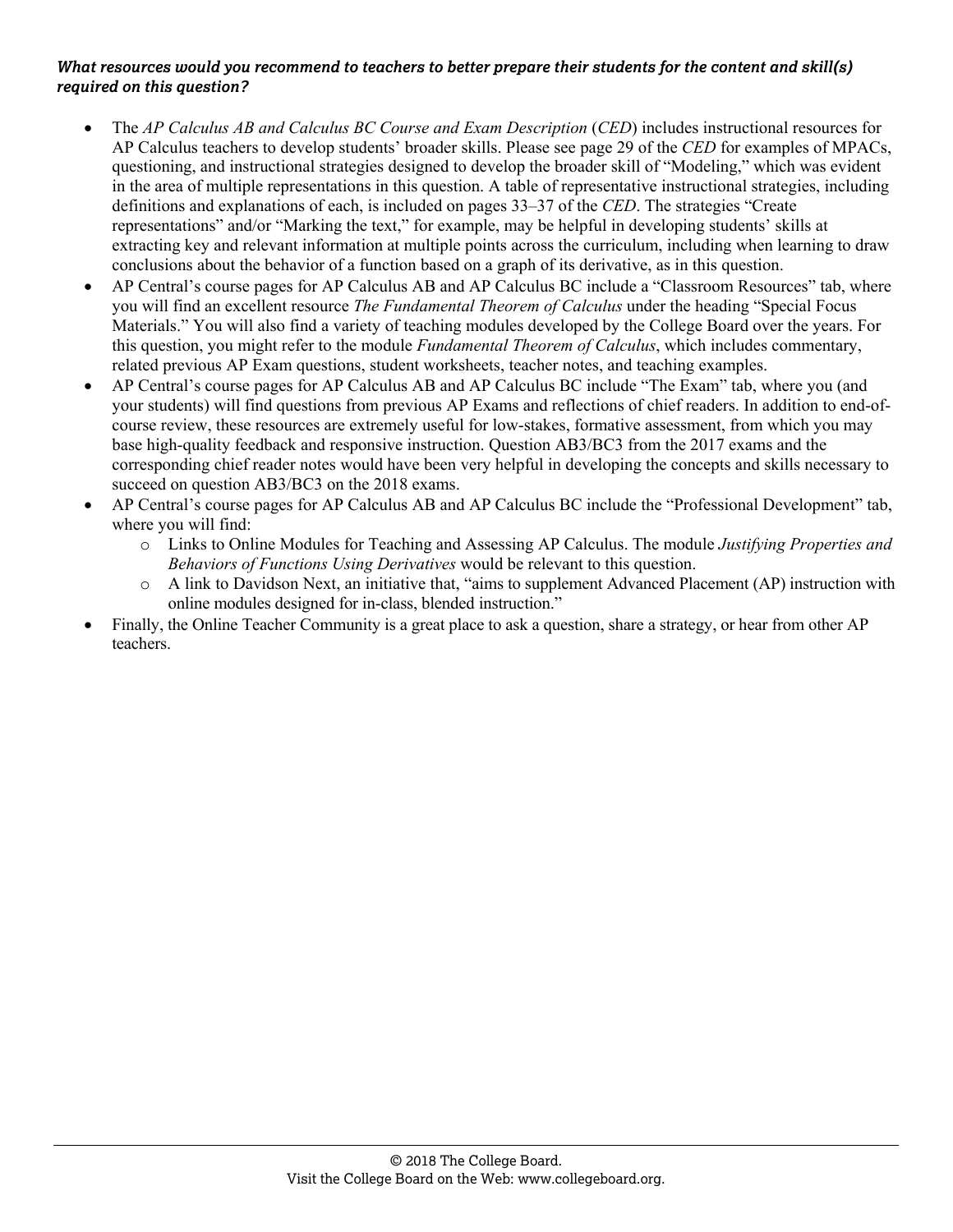## **Question AB4/BC4 Topic:** Modeling/Related Rates-Tabular/Analytic  **Max. Points:** 9 **Mean Score: AB4:** 2.77; **BC4:** 4.43

#### *What were the responses to this question expected to demonstrate?*

The context of this problem is a tree, the height of which at time *t* is given by a twice-differentiable function *H*, where  $H(t)$  is measured in meters and t is measured in years. Selected values of  $H(t)$  are provided in a table. In part (a) students were asked to use the tabular data to estimate  $H'(6)$  and then to interpret the meaning of  $H'(6)$ , using correct units, in the context of the problem. The correct response should estimate the derivative value using a difference quotient, drawing from data in the table that most tightly bounds  $t = 6$ . In part (b) students were asked to explain why there must be at least one time *t*, for  $2 < t < 10$ , such that  $H'(t) = 2$ . A correct response should demonstrate that the Mean Value Theorem applies to *H* on the interval  $\lceil 3, 5 \rceil$ , over which the average rate of change of *H* (using data from the table) is  $\frac{6-2}{2}$  = 2. In part (c) students were asked to use a trapezoidal sum with the four subintervals indicated by the data in the

table to approximate the average height of the tree over the time interval  $2 \le t \le 10$ . A correct response should demonstrate that the average height of the tree for  $2 \le t \le 10$  is given by dividing the definite integral of *H* across the

interval by the width of the interval. The value of the integral  $\int_2^{10} H(t) dt$  is to be approximated using a trapezoidal sum

and data in the table. In part (d) students were given another model for the tree's height, in meters,  $G(x) = \frac{100x}{1 + x}$ , where

 $x$  is the diameter of the base of the tree, in meters. It is further given that when the tree is 50 meters tall, it is growing so that the diameter at the base of the tree is increasing at the rate of 0.03 meter per year. Using this model, students were asked to find the rate of change of the height of the tree with respect to time, in meters per year, at the time when the tree

is 50 meters tall. A correct response should apply the chain rule to obtain that  $\frac{dG}{dt} = \frac{dG}{dx} \cdot \frac{dx}{dt}$ . The derivative expression

 $\frac{dG}{dx}$  can be obtained from the given expression for  $G(x)$  using derivative rules (e.g., the quotient rule) and the value of

 $\frac{dx}{dt}$  at the instant in question provided in the problem statement.

For part (a) see LO 2.1B/EK 2.1B1, LO 2.3A/EK 2.3A1, LO 2.3A/EK 2.3A2. For part (b) see LO 2.4A/EK 2.4A1. For part (c) see LO 3.2B/EK 3.2B2, LO 3.4B/EK 3.4B1. For part (d) see LO 2.1C/EK 2.1C3, LO 2.1C/EK 2.1C4, LO 2.3C/EK 2.3C2. This problem incorporates the following Mathematical Practices for AP Calculus (MPACs): reasoning with definitions and theorems, connecting concepts, implementing algebraic/computational processes, connecting multiple representations, building notational fluency, and communicating.

#### *How well did the response address the course content related to this question? How well did the responses integrate the skills required on this question?*

In part (a), responses generally used a difference quotient to approximate  $H'(6)$ , although some difference quotients were over the interval [3, 7] instead of [5, 7]. Although correct units were often reported, many responses gave either no or an incomplete interpretation of  $H'(6)$ . The interpretation required three necessary elements; an interpretation of  $H'$  as a rate in the context of the tree, correct units of meters per year, and an interpretation of the input "6" as the moment in time of year 6. An incorrect description for the rate or failing to reference the "6" were common. In part (b), many responses investigated the Mean Value Theorem as possibly relevant, but often did not identify an appropriate interval on which to obtain a difference quotient equal to 2. Explanations often omitted or gave incomplete conditions to apply the Mean Value Theorem. In particular, it was very common to omit mention of the continuity hypothesis. Because *H* was given to be twice differentiable, it was possible to given an alternative argument: use the Mean Value Theorem on two subintervals to obtain existence of values  $t = t_1$  and  $t = t_2$  for which  $H'(t_1)$  and  $H'(t_2)$  bracket 2, and then apply the Intermediate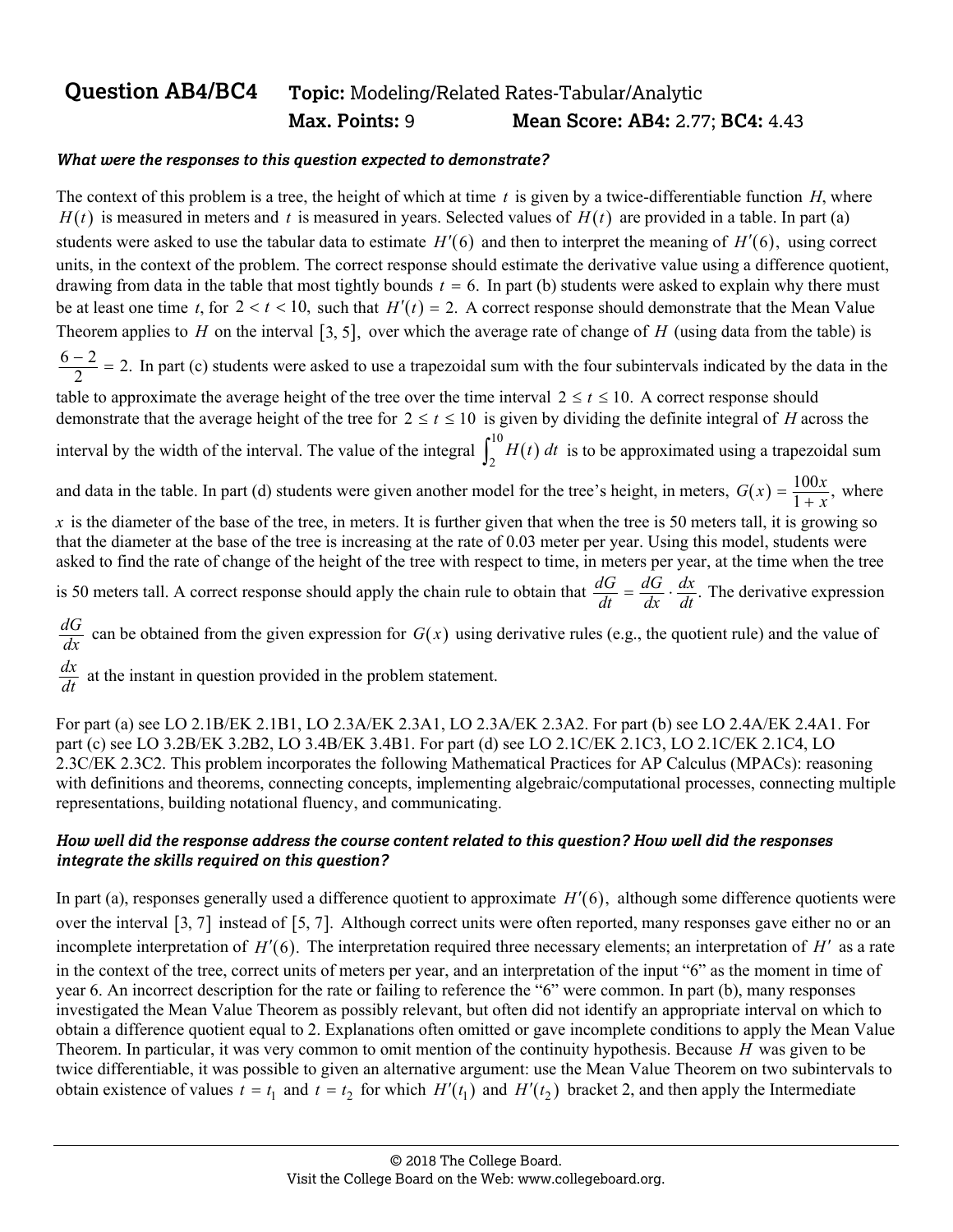Value Theorem to the interval between  $t_1$  and  $t_2$ . A few responses attempted this difficult and complicated argument but

rarely with success. In part (c), many responses successfully employed a trapezoidal sum to approximate  $\int_2^{10} H(t) dt$ ,

although some gave evidence of unsuccessful attempts to use an algorithm that assumed a regular partition of  $[2, 10]$ . Many responses failed to take the final step of dividing the integral approximation by 8 to approximate the average height. In part (d), responses generally showed facility with the quotient rule (or the product rule in an alternate approach), and many responses also correctly applied the chain rule. However, responses were often defeated by notational errors or confusion between variables.

#### *What common student misconceptions or gaps in knowledge were seen in the responses to this question?*

| Common Misconceptions/Knowledge Gaps |                                                                                                                                                                                                                                                                                                   | Responses that Demonstrate Understanding                                                                                                                                                                             |  |
|--------------------------------------|---------------------------------------------------------------------------------------------------------------------------------------------------------------------------------------------------------------------------------------------------------------------------------------------------|----------------------------------------------------------------------------------------------------------------------------------------------------------------------------------------------------------------------|--|
|                                      | In part (b), after noting that $\frac{H(5) - H(3)}{5-3} = 2$ ,<br>jumping straight to conclude that $H'(t) = 2$ has<br>a solution in the interval $(3, 5)$ by the Mean<br>Value Theorem, without affirming the<br>hypotheses of the theorem                                                       | $\frac{H(5) - H(3)}{5 - 3} = 2$<br>Because <i>H</i> is differentiable on [3, 5], <i>H</i> is continuous<br>on that interval. Thus, the Mean Value Theorem<br>guarantees a value c with $3 < c < 5$ and $H'(c) = 2$ . |  |
|                                      | In part (c), using a formula for trapezoidal<br>approximation of an integral that assumes a<br>regular partition:<br>$\int_{2}^{10} H(x) dx$<br>$\approx \frac{10-2}{4} \cdot \frac{1}{2} \cdot (1.5 + 2 \cdot 2 + 2 \cdot 6 + 2 \cdot 11 + 15)$<br>$= 54.5$                                      | The correct trapezoidal approximation is<br>$\int_{2}^{10} H(x) dx$<br>$\approx \frac{1.5+2}{2} \cdot 1 + \frac{2+6}{2} \cdot 2 + \frac{6+11}{2} \cdot 2 + \frac{11+15}{2} \cdot 3$<br>$= 65.75.$                    |  |
|                                      | In part (d), after deriving that $\frac{dG}{dx} = \frac{100}{(1+x)^2}$ ,<br>using 50 as a value of x (diameter) rather than<br>of $G$ , the height of the tree, as in: the height of<br>the tree is changing at the rate of<br>$\frac{100}{(1+50)^2} \cdot 0.03 = \frac{3}{2601}$ meter per year. | When the height is 50 meters, $G(x) = 50 \Rightarrow x = 1$ .<br>Thus, the height of the tree is changing at the rate of<br>$\frac{100}{(1+1)^2} \cdot 0.03 = \frac{3}{4}$ meter per year.                           |  |

*Based on your experience at the AP® Reading with student responses, what advice would you offer to teachers to help them improve the student performance on the exam?* 

Teachers can continue to provide exposure, practice, and feedback to students for contextual problems, including explaining the meaning of variables and of calculated values. Encourage students to review what variables are defined in a problem, and to clearly define any new variables they introduce. Further, encourage and model the use of correct and clear mathematical notation. Find ways to constructively correct flawed notation and clarify how good notation brings clarity and meaning to mathematical expressions.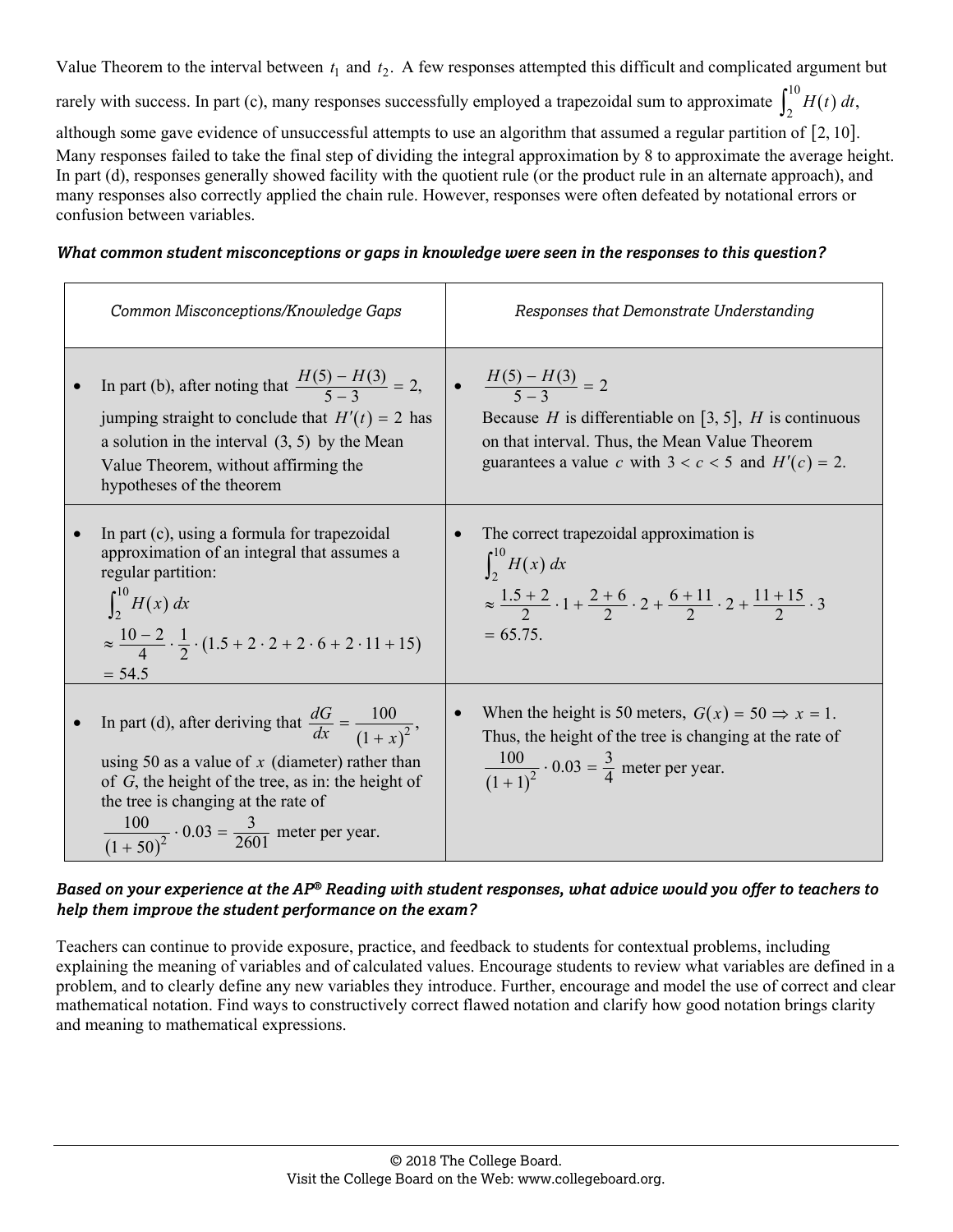Teachers can also work on the distinction between approximate and exact values of an expression. For example, in part (a), many responses equated  $H'(6)$  to the difference quotient over [5, 7], and some doubled down on the confusion by

declaring that  $H'(4) = \frac{H(5) - H(3)}{5 - 3} = 2$  in part (b), in effect declaring that  $t = 4$  is a value for which  $H'(t) = 2$ .

Finally, teachers should find ways to encourage student awareness of hypotheses for theorems. Highlight why hypotheses are needed, and explore how theorems may fail in a case where a hypothesis is false. Emphasize that a theorem is more than its "punch line" and that application of a theorem requires verifying that its hypotheses are satisfied.

- The *AP Calculus AB and Calculus BC Course and Exam Description* (*CED*) includes instructional resources for AP Calculus teachers to develop students' broader skills. Please see page 28 of the *CED* for examples of MPACs, questioning, and instructional strategies designed to develop the broader skill of "Reasoning," which was prominent in this question. A table of representative instructional strategies, including definitions and explanations of each, is included on pages 33–37 of the *CED*. The strategy "Construct an argument," for example, may be helpful in developing students' skills at selecting mathematically relevant and accurate data in parts (a) and (c), confirming hypotheses of the Mean Value Theorem in part (b), and providing a logical progression of ideas in setting up the related rates problem in part (d).
- AP Central's course pages for AP Calculus AB and AP Calculus BC include a "Classroom Resources" tab, where you will find a comprehensive resource *Approximation* under the heading "Special Focus Materials." You will also find a variety of teaching modules developed by the College Board over the years. For this question, you might refer to the module *Reasoning from Tabular Data*, which includes commentary, related previous AP Exam questions, student worksheets, teacher notes, and teaching examples.
- AP Central's course pages for AP Calculus AB and AP Calculus BC include "The Exam" tab, where you (and your students) will find questions from previous AP Exams and reflections of chief readers. In addition to end-ofcourse review, these resources are extremely useful for low-stakes, formative assessment, from which you may base high quality feedback and responsive instruction. Question AB1/BC1 from the 2016 exams and the corresponding chief reader notes would be very helpful in developing the concepts and skills necessary to succeed on question AB4/BC4 on the 2018 exams.
- AP Central's course pages for AP Calculus AB and AP Calculus BC include the "Professional Development" tab, where you will find:
	- o Links to Online Modules for Teaching and Assessing AP Calculus. The module *Related Rates* would be relevant to part (d) of this question.
	- o A link to Davidson Next, an initiative that, "aims to supplement Advanced Placement (AP) instruction with online modules designed for in-class, blended instruction."
- Finally, the Online Teacher Community is a great place to ask a question, share a strategy, or hear from other AP teachers.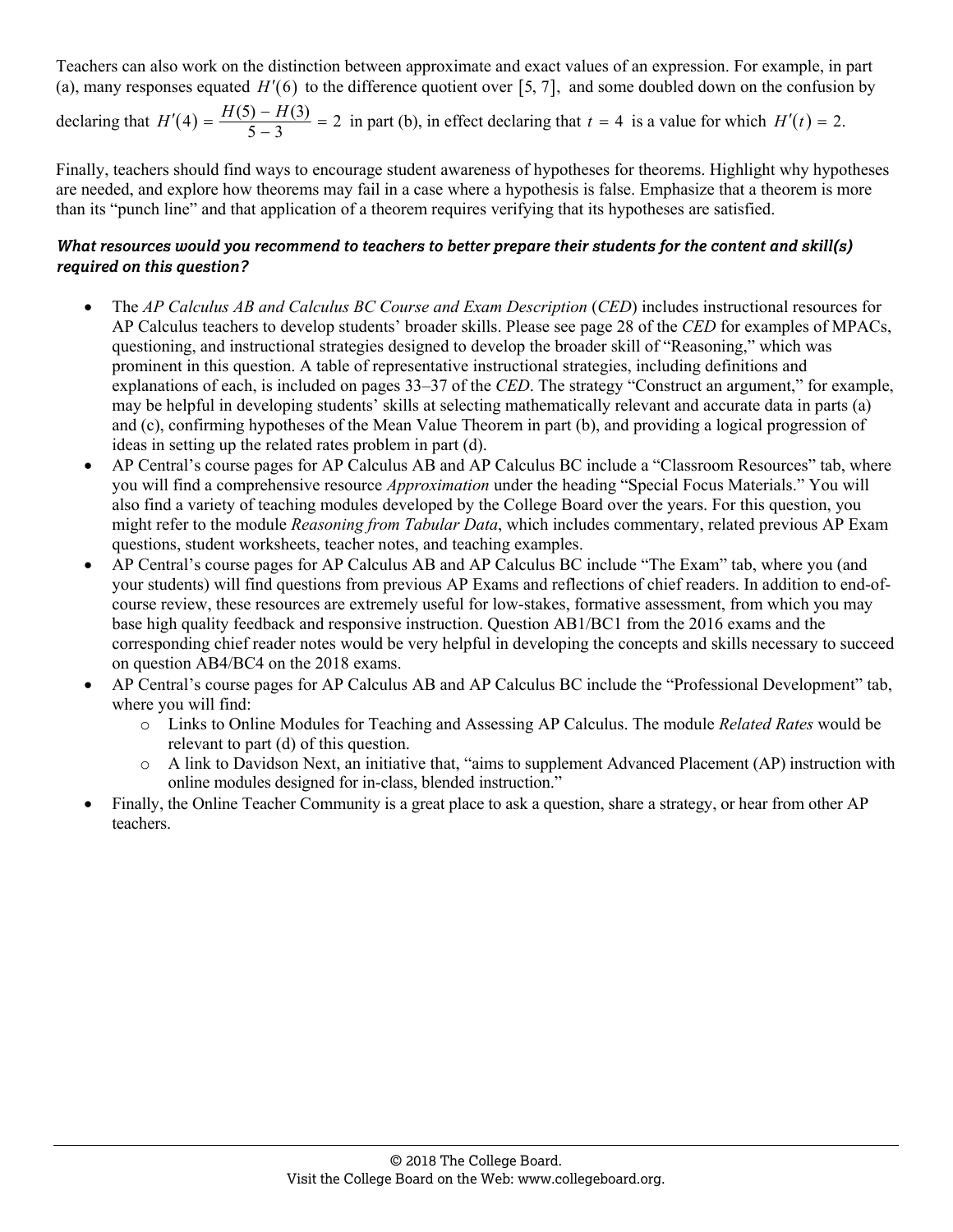## **Question AB5** Topic: Analysis of Functions/L'Hospital with Graph  **Max. Points:** 9 **Mean Score:** 2.59

#### *What were the responses to this question expected to demonstrate?*

In this problem the function *f* is defined by  $f(x) = e^x \cos x$ . In part (a) students were asked for the average rate of change of *f* on the interval  $0 \le x \le \pi$ . A correct response should demonstrate that the average rate of change is found using a difference quotient,  $\frac{f(\pi) - f(0)}{\pi - 0}$ . π  $\overline{a}$  $\frac{f(\pi)-f(0)}{\pi-0}$ . In part (b) students were asked for the slope of the line tangent to the graph of *f* at  $x = \frac{3\pi}{2}$ . A correct response should use the fact that the slope of the tangent line is the value of the derivative of *f* at the indicated point. The given expression for  $f(x)$  can be differentiated using the product rule. In part (c) students were asked to find, with justification, the absolute minimum value of f on the interval  $0 \le x \le 2\pi$ . The Extreme Value Theorem guarantees that f attains a minimum on the interval  $0 \le x \le 2\pi$ . Candidates for locations of this minimum value are the endpoints of the interval and critical points for *f* inside the interval. In this case, *f* is differentiable, so critical points are the two zeros of *f'*,  $x = \frac{\pi}{4}$  and  $x = \frac{5\pi}{4}$ . The absolute minimum value of *f* is the least of the values of *f* at the four candidates. In part (d) it is given that *g* is a differentiable function such that  $g\left(\frac{\pi}{2}\right) = 0$ , and the graph of the derivative of *g* for  $0 \le x \le 2\pi$  is supplied. Students were asked to find the value of  $\lim_{x \to \pi/2} \frac{f(x)}{g(x)}$ , *f x*  $\frac{f(x)}{g(x)}$ , if it exists, and to justify their answer. A correct response should start with a confirmation that the requested limit is an indeterminate form to which L'Hospital's Rule applies. The numerator,  $f(x)$ , has limit 0 as  $x \to \frac{\pi}{2}$ , using limit properties and continuity of the exponential and cosine functions. Because  $g$  is differentiable, it is continuous, so the limit of the denominator,  $g(x)$ , can be computed by substitution, yielding  $\lim_{x\to\pi/2} g(x) = 0$ . After the indeterminate form is confirmed, applying L'Hospital's Rule leads to the limit  $\lim_{x \to \pi/2} \frac{f'(x)}{g'(x)}$ ,  $\overline{\phantom{a}}$  $\lim_{x\to\pi/2}$   $\overline{g'}$  $\frac{f'(x)}{g'(x)}$ , which can be evaluated using properties of limits and the provided graph of *g*.

For part (a) see LO 2.1A/EK 2.1A1. For part (b) see LO 2.1C/EK 2.1C3, LO 2.3B/EK 2.3B1. For part (c) see LO 1.2B/EK 1.2B1, LO 2.2A/EK 2.2A1. For part (d) see LO 1.1C/EK 1.1C3, LO 2.2B/EK 2.2B2. This problem incorporates the following Mathematical Practices for AP Calculus (MPACs): reasoning with definitions and theorems, connecting concepts, implementing algebraic/computational processes, connecting multiple representations, building notational fluency, and communicating.

#### *How well did the response address the course content related to this question? How well did the responses integrate the skills required on this question?*

In part (a), many responses used an appropriate difference quotient to produce the requested average rate of change of *f* across the interval [0,  $\pi$ ]. In part (b), responses generally showed the connection between the slope of the graph of *f* and the derivative of *f*, but many responses had errors in the computation of  $f'(x)$ , either as a result of an incorrect product rule or incorrect derivatives of the constituent exponential and cosine functions. In part (c), many responses included an effort to find critical points but were often unable to solve for the needed zeros of  $f'(x)$  within the interval [0,  $2\pi$ ]. Responses often lacked identification of the absolute minimum value of *f*, and presented arguments that fell short of the needed global considerations to justify an absolute minimum. This included giving an incomplete justification for an absolute minimum, either by not considering endpoints or making a relative (local) minimum argument that relied on use of the First Derivative Test or Second Derivative Test only. In part (d), responses generally lacked mention of continuity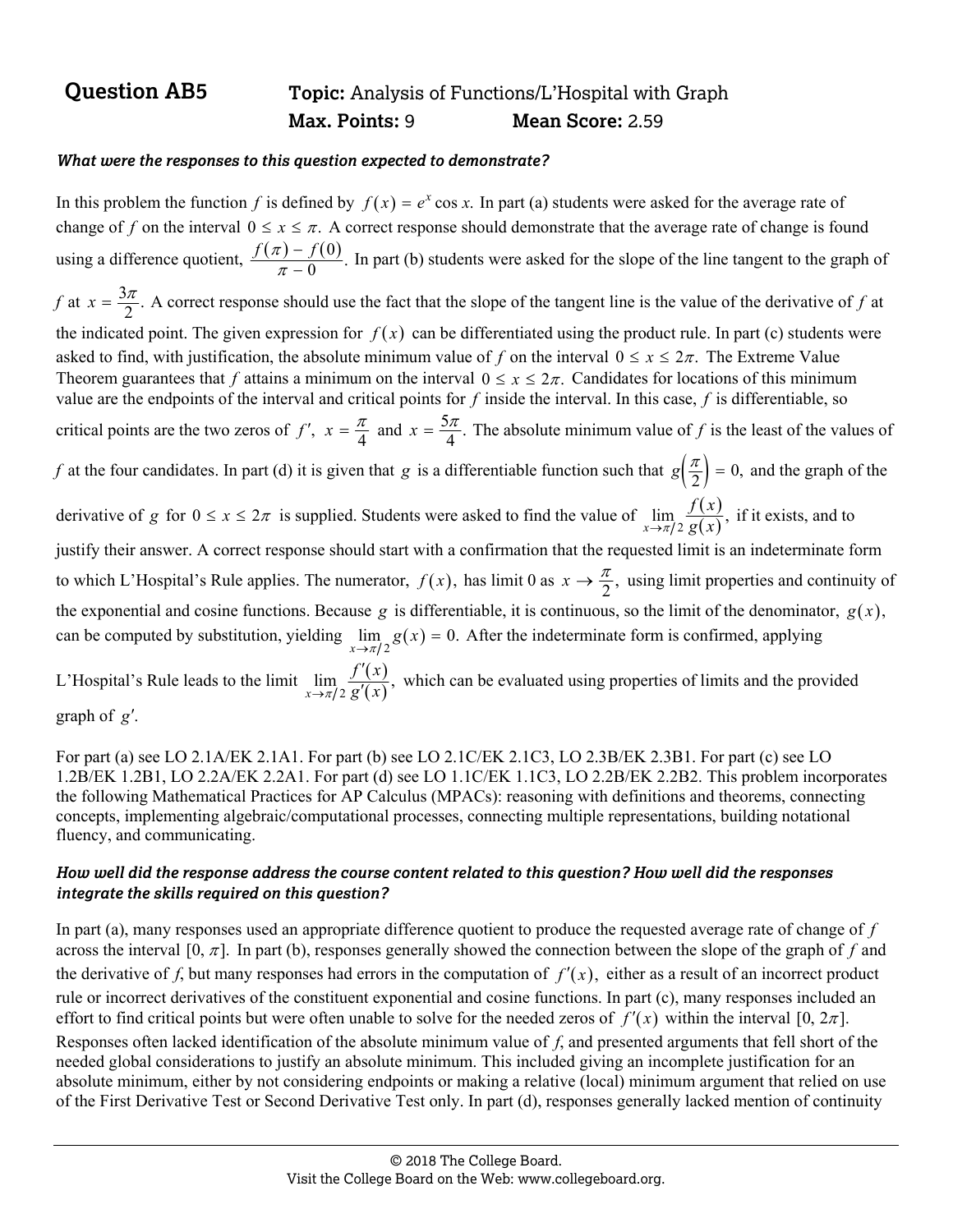of *g* to support the limit of  $g(x)$  as *x* approaches  $\frac{\pi}{2}$ . In fact, a few responses claimed that *g* was not continuous at  $x = \frac{\pi}{2}$ . Although many responses gave an indication of the process for L'Hospital's Rule, the communication of this process was often defeated by poor or no limit notation.

#### *What common student misconceptions or gaps in knowledge were seen in the responses to this question?*

| Common Misconceptions/Knowledge Gaps                                                                                                                                                                                                                                                                                                                                                                        | Responses that Demonstrate Understanding                                                                                                                                                                                                                                                                                                                    |
|-------------------------------------------------------------------------------------------------------------------------------------------------------------------------------------------------------------------------------------------------------------------------------------------------------------------------------------------------------------------------------------------------------------|-------------------------------------------------------------------------------------------------------------------------------------------------------------------------------------------------------------------------------------------------------------------------------------------------------------------------------------------------------------|
| In part (a), confusing average rate of change<br>with average value, presenting the average rate<br>of change of f across $[0, \pi]$ as $\frac{1}{\pi} \int_0^{\pi} f(x) dx$                                                                                                                                                                                                                                | The average rate of change of f across $[0, \pi]$ is<br>$\frac{f(\pi)-f(0)}{\pi-0}.$                                                                                                                                                                                                                                                                        |
| In part (b), claiming the derivative of a product<br>is the product of derivatives, as in a claim that<br>$f'(x) = e^x \cdot (-\sin x)$                                                                                                                                                                                                                                                                     | $f'(x) = e^x \cos x - e^x \sin x$                                                                                                                                                                                                                                                                                                                           |
| In part $(c)$ , some responses:<br>gave no or incorrect solutions to $f'(x) = 0$ ;<br>$\circ$<br>gave incomplete justification for an absolute<br>$\circ$<br>minimum, either by not considering<br>endpoints or by making a local argument,<br>such as relying solely on a First Derivative<br>Test or Second Derivative Test;<br>and/or did not identify the absolute<br>$\circ$<br>minimum value of $f$ . | $f'(x) = 0 \Rightarrow \cos x = \sin x \Rightarrow x = \frac{\pi}{4}, x = \frac{5\pi}{4}$<br>$f\left(\frac{\pi}{4}\right) = \frac{1}{\sqrt{2}}e^{\pi/4}$ ; $f\left(\frac{5\pi}{4}\right) = -\frac{1}{\sqrt{2}}e^{5\pi/4}$ ;<br>$f(0) = 1$ ; $f(2\pi) = e^{2\pi}$<br>The absolute minimum value of f on [0, $2\pi$ ] is<br>$-\frac{1}{\sqrt{2}}e^{5\pi/4}$ . |
| In part (d), not exhibiting why evaluation of<br>$g\left(\frac{\pi}{2}\right)$ gives the limit of $g(x)$ as $x \to \frac{\pi}{2}$                                                                                                                                                                                                                                                                           | Because $g$ is differentiable, $g$ is continuous, so<br>$\lim_{x\to\pi/2}g(x)=g\left(\frac{\pi}{2}\right)=0.$                                                                                                                                                                                                                                               |
| In part (d), errors in limit notation and linkage,<br>as in: $\lim_{x \to \pi/2} \frac{f(x)}{g(x)} = \frac{0}{0} = \frac{f'(\frac{\pi}{2})}{g'(\frac{\pi}{2})} = \frac{-e^{\pi/2}}{2}$                                                                                                                                                                                                                      | Because $g$ is differentiable, $g$ is continuous, so<br>$\lim_{x \to \pi/2} g(x) = g\left(\frac{\pi}{2}\right) = 0$ . Also, $\lim_{x \to \pi/2} f(x) = 0$ . By<br>L'Hospital's Rule,<br>$\lim_{x \to \pi/2} \frac{f(x)}{g(x)} = \lim_{x \to \pi/2} \frac{f'(x)}{g'(x)} = \frac{-e^{\pi/2}}{2}.$                                                             |

#### *Based on your experience at the AP® Reading with student responses, what advice would you offer to teachers to help them improve the student performance on the exam?*

Teachers can continue emphasizing careful reading of problems before embarking on a solution. In part (a), hasty reading may have led some students to read "average" and skip over that an average rate of change was requested, not an average value. In part (c), some responses suggested that students who recognized the problem was asking about a minimum, skimmed over that the minimum value of f on  $[0, 2\pi]$  was the goal. (This echoes some advice from Question AB1/BC1.)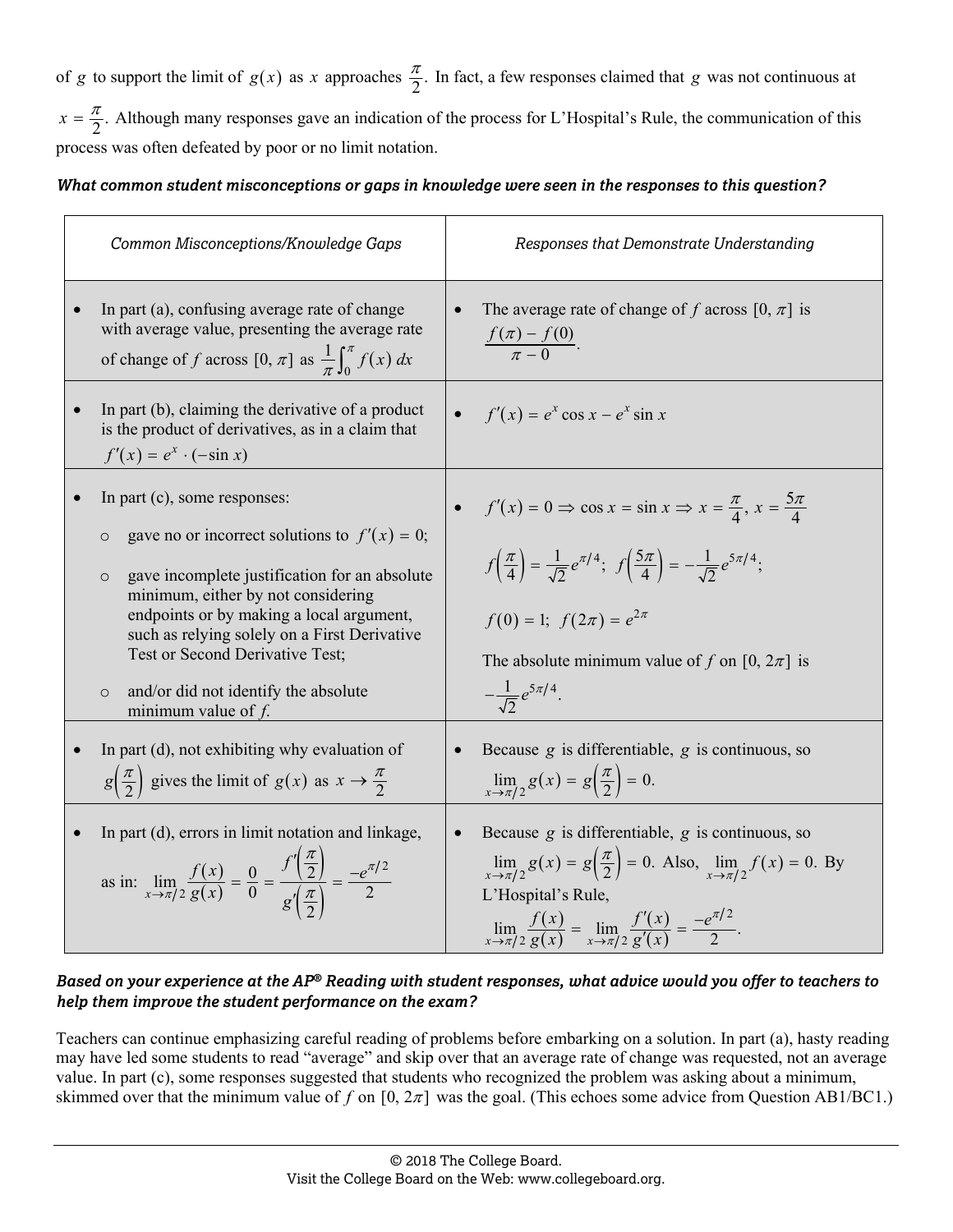As mentioned for earlier problems, good use of mathematical notation can be a stumbling point for many responses. In this instance, it was limit notation. Teachers can emphasize where and when limit notation should appear. Also, the symbol  $\frac{0}{0}$  is the name of a type of indeterminate form, but not a value;  $\frac{0}{0}$  should not be used in an equation where a

number would be appropriate.

Finally, teachers can find opportunities for students to practice with the unit circle and values of trigonometric functions at common angles. Like good algebra skills, this precalculus knowledge can be vital to carrying out a calculus procedure.

- The *AP Calculus AB and Calculus BC Course and Exam Description* (*CED*) includes instructional resources for AP Calculus teachers to develop students' broader skills. See page 31 of the *CED* for examples of MPACs, questioning, and instructional strategies designed to develop the broader skill of "Building arguments," which was prominent in this question. A table of representative instructional strategies, including definitions and explanations of each, is included on pages 33–37 of the *CED*. The strategy "Critique reasoning," for example, may be helpful in developing students' skills at accurate application of mathematical terminology in parts (a) and (b), appropriately using a global argument in part (c) to support a conclusion about an absolute minimum, and/or carefully verifying all relevant conditions are met before applying L'Hospital's Rule in part (d).
- Chief Reader Stephen Davis has made available a [resource](http://www.ncaapmt.org/archive/crTalks/2017-LHospital-handout.pdf) explaining the scoring of questions involving L'Hospital's Rule.
- AP Central's course pages for AP Calculus AB and AP Calculus BC include a "Classroom Resources" tab, where you will find a variety of teaching modules developed by the College Board over the years. For this question, you might refer to the module *Extrema*, which includes commentary, related previous AP exam questions, student worksheets, teacher notes, and teaching examples.
- AP Central's course pages for AP Calculus AB and AP Calculus BC include "The Exam" tab, where you (and your students) will find questions from previous AP Exams and reflections of chief readers. In addition to end-ofcourse review, these resources are extremely useful for low-stakes, formative assessment, from which you may base high quality feedback and responsive instruction. To find examples of questions involving L'Hospital's Rule you should check the AP Calculus BC exam tab because this topic was only added to the AP Calculus AB exam content in 2017. Question BC5 part (a) from the 2013 exam, question BC4 part (c) from the 2016 exam, and the corresponding chief reader notes would have been helpful in developing the concepts and skills necessary to succeed on question AB5 part (d) on the 2018 exam. At the AP Course Audit website, you will find secure 2017 practice exams illustrating assessment and scoring of L'Hospital's Rule in question AB4/BC4.
- AP Central's course pages for AP Calculus AB and AP Calculus BC include the "Professional Development" tab, where you will find a link to Davidson Next, an initiative that, "aims to supplement Advanced Placement (AP) instruction with online modules designed for in-class, blended instruction." Topics include *L'Hospital's Rule*.
- Finally, the Online Teacher Community is a great place to ask a question, share a strategy, or hear from other AP teachers.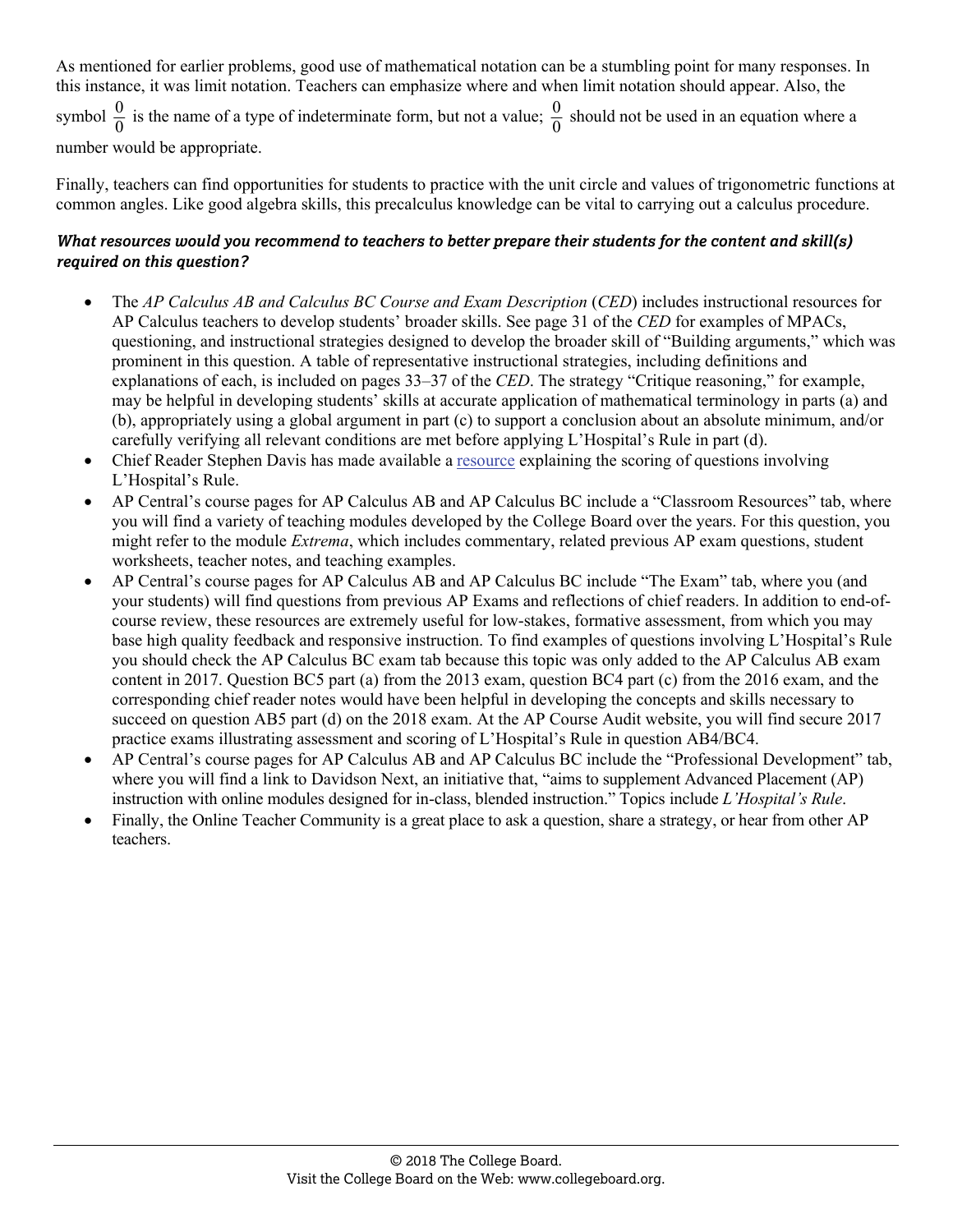## **Question AB6** Topic: Separable Differential Equation with Slope Field  **Max. Points:** 9 **Mean Score:** 3.65

#### *What were the responses to this question expected to demonstrate?*

This problem deals with the differential equation  $\frac{dy}{dx} = \frac{1}{3}x(y-2)^2$ . In part (a) students were given a slope field for the differential equation and asked to sketch solution curves corresponding to solutions that pass through the points (0, 2) and (1, 0). A correct response should be two sketched curves that pass through the indicated points, follow the given slope lines, and extend to the boundaries of the provided slope field. In part (b) students were given that a solution *f* satisfies  $f(1) = 0$  and asked to supply an equation for the line tangent to the graph of *f* at  $x = 1$ . Students were then to use this equation to approximate  $f(0.7)$ . A correct response should use the fact that the slope of the tangent line is the value of the derivative of f at the indicated point, and this value can be computed from substitution of  $(x, y) = (1, 0)$  in the

differential equation. Combining the slope and the point (1, 0) gives the tangent line equation  $y = \frac{4}{3}(x - 1)$ ; substituting

 $x = 0.7$  into this equation gives the requested approximation for  $f(0.7)$ . In part (c) students were asked to find the particular solution  $y = f(x)$  to the given differential equation that satisfies  $f(1) = 0$ . A correct response should employ the method of separation of variables and use the initial condition  $f(1) = 0$  to resolve the constant of integration to arrive

at the solution  $f(x) = 2 - \frac{6}{x^2 + 2}$ . *x*

For part (a) see LO 2.3F/EK 2.3F1. For part (b) see LO 2.3B/EK 2.3B2. For part (c) see LO 3.3B(a)/EK 3.3B5, LO 3.5A/EK 3.5A2. This problem incorporates the following Mathematical Practices for AP Calculus (MPACs): reasoning with definitions and theorems, connecting concepts, implementing algebraic/computational processes, connecting multiple representations, building notational fluency, and communicating.

#### *How well did the response address the course content related to this question? How well did the responses integrate the skills required on this question?*

In part (a), most responses included solution curves through the indicated points and roughly following the given slope lines. In some cases, however, a response curve through the point (1, 0) went out the bottom of the slope field, perhaps indicating that the *y*-axis is a vertical asymptote, contrary to the slope lines on that axis. In part (b), most responses used the given differential equation to find the required slope and then produced an equation for the line tangent to the graph of *f* at (1, 0). Some responses, however, opted to solve the initial value problem (i.e., to do part (c) first) and then to find the slope of the tangent line by differentiating the expression found for  $f(x)$ . In part (c), many responses showed a good effort at separating variables, and most of these responses found valid antiderivatives. Some responses gave an incorrect antiderivative for  $\frac{1}{(y-2)^2}$ 1  $y - 2$ with respect to *y*. Some responses made algebra errors in solving for the solution *y*; this was

particularly true for responses that delayed finding the constant of integration until after attempting to solve for *y*.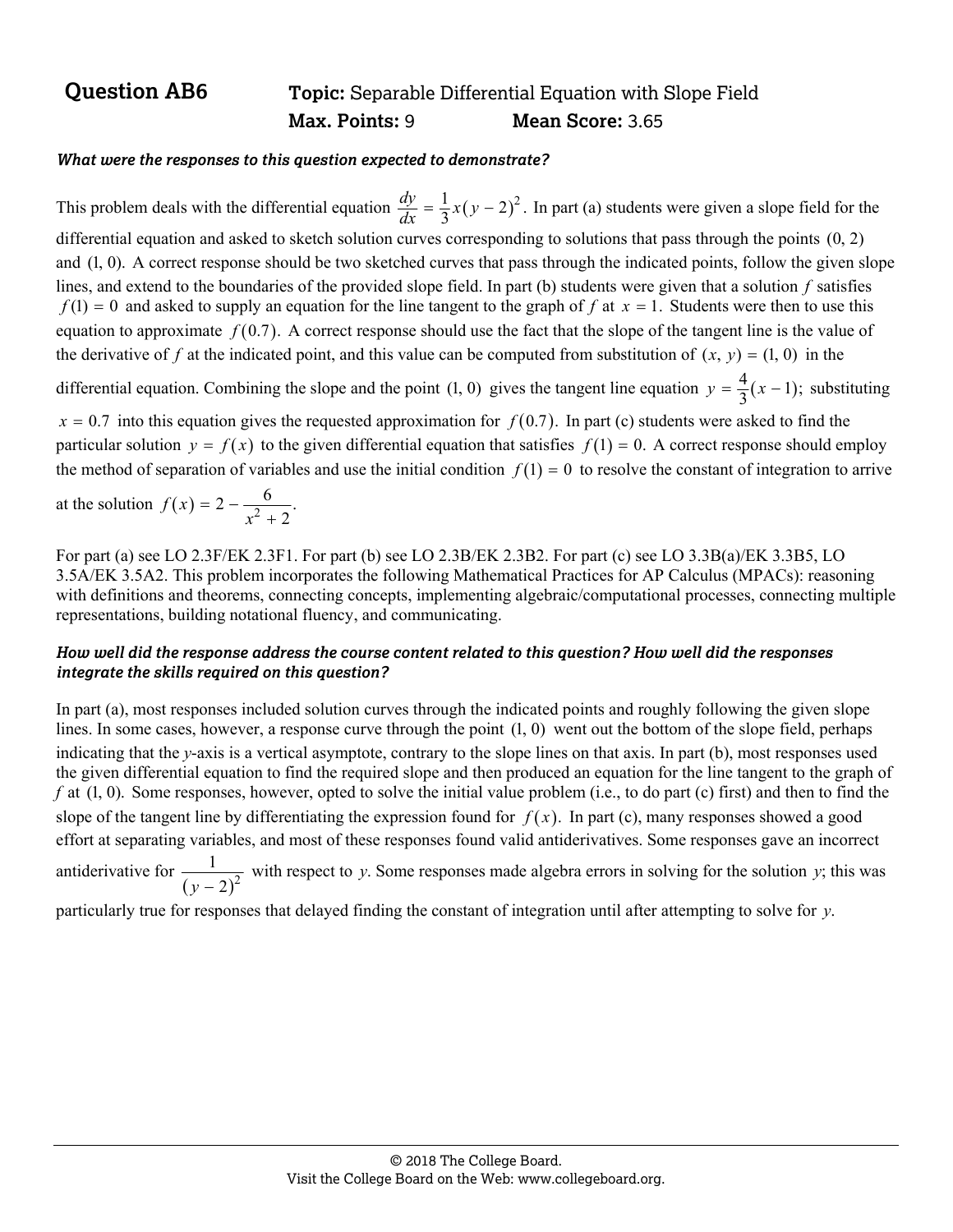#### *What common student misconceptions or gaps in knowledge were seen in the responses to this question?*

| Common Misconceptions/Knowledge Gaps                                                                                                                                                                                            | Responses that Demonstrate Understanding                                                                                                                   |
|---------------------------------------------------------------------------------------------------------------------------------------------------------------------------------------------------------------------------------|------------------------------------------------------------------------------------------------------------------------------------------------------------|
| In part (b), some responses attempted to solve<br>the initial value problem for $f(x)$ before<br>finding an equation for the tangent line, instead<br>of finding the slope at $(1, 0)$ from the given<br>differential equation. | • $\frac{dy}{dx}\Big _{(x, y)=(1, 0)} = \frac{1}{3} \cdot 1 \cdot (0 - 2)^2 = \frac{4}{3}$<br>An equation for the tangent line is $y = \frac{4}{3}(x-1)$ . |
| In part (c), some responses gave an incorrect<br>antiderivative for $\frac{1}{(y-2)^2}$ , moving from<br>$\int \frac{1}{(y-2)^2} dy = \int \frac{1}{3}x dx$ to<br>$\ln(y-2)^2 = \frac{1}{6}x^2 + C.$                            | • $\int \frac{1}{(y-2)^2} dy = \int \frac{1}{3}x dx \Rightarrow \frac{-1}{y-2} = \frac{1}{6}x^2 + C$                                                       |

#### *Based on your experience at the AP® Reading with student responses, what advice would you offer to teachers to help them improve the student performance on the exam?*

For sketching solutions in slope fields, teachers can emphasize that solution curves should extend to the boundary of the given slope field. Such extension isn't sufficiently shown by stopping short of the boundary and drawing arrowheads on the solution curve; arrowheads do not indicate the necessary "bend" of omitted portions of a solution curve. Teachers can encourage students to be aware of what is needed for a problem solution and to take advantage of given information to obtain the needed elements efficiently. In particular, not every tangent line problem need start from a formula for the function to which the line is tangent. Indeed, when proceeding from a differential equation, it may not be possible to solve for a particular solution but relatively easy to find a tangent line approximation to a function value. Also, teachers can continue to find opportunities to reinforce and practice prerequisite skills, such as the algebra used to solve for a particular solution to a separable differential equation.

- The *AP Calculus AB and Calculus BC Course and Exam Description* (*CED*) includes instructional resources for AP Calculus teachers to develop students' broader skills. See page 32 of the *CED* for examples of MPACs, questioning, and instructional strategies designed to develop the broader skill of "Application," which was prominent in this question. A table of representative instructional strategies, including definitions and explanations of each, is included on pages 33–37 of the *CED*. The strategy "Model questions," for example, may be helpful in developing students' skills at constructing graphs using slope fields in part (a), accurately interpreting the notation of the differential equation to find the slope of a line tangent to the graph of a function at a given point in part (b), and finding the particular solution to a differential equation with initial condition in part (c).
- AP Central's course pages for AP Calculus AB and AP Calculus BC include a "Classroom Resources" tab, where you will find an excellent resource *Differential Equations* under the heading "Special Focus Materials." You will also find a variety of articles about differential equations under the heading "From Your AP Colleagues."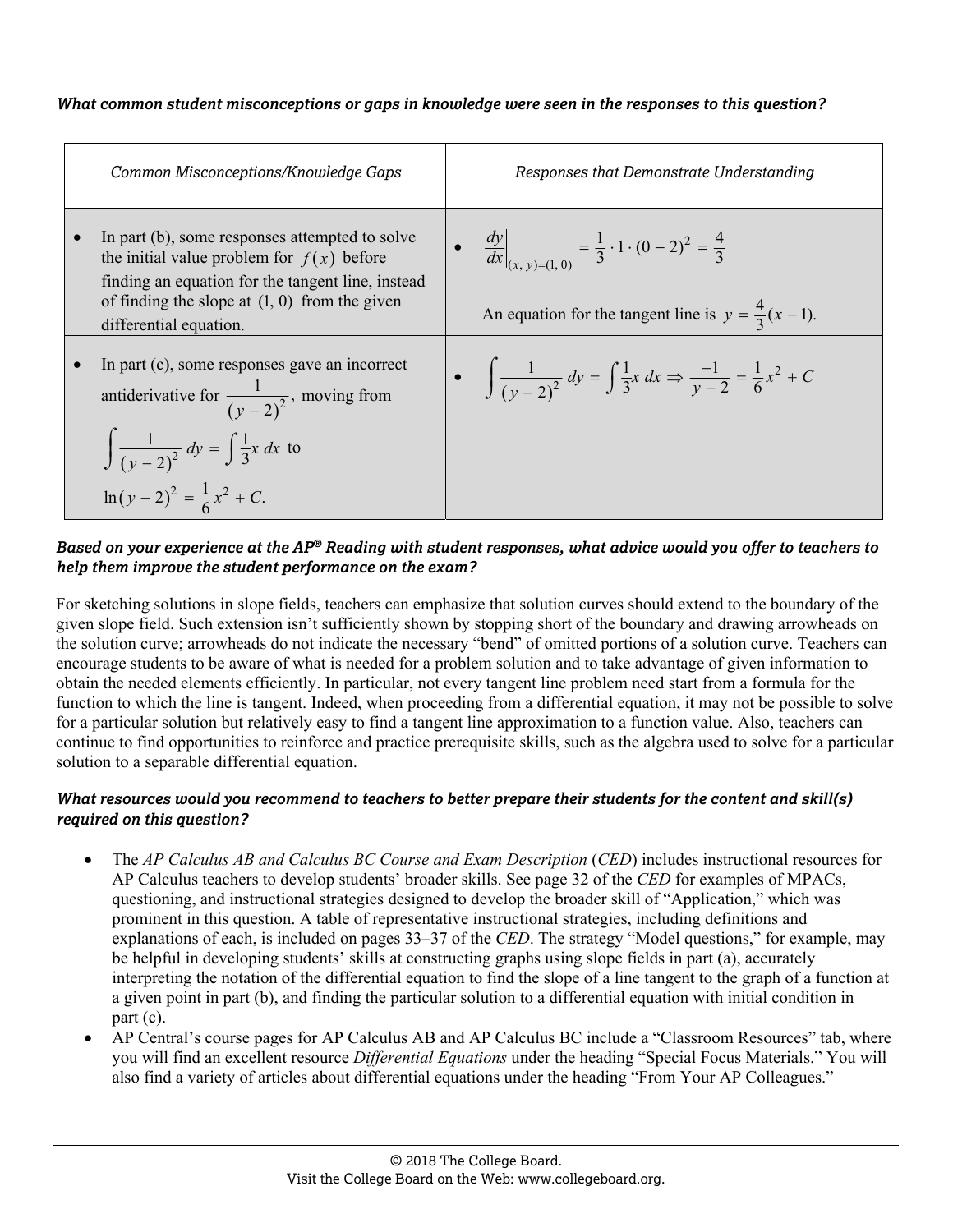- AP Central's course pages for AP Calculus AB and AP Calculus BC include "The Exam" tab, where you (and your students) will find questions from previous AP Exams and reflections of chief readers. In addition to end-ofcourse review, these resources are useful for low-stakes, formative assessment, from which you may base high quality feedback and responsive instruction. Virtually all recent exams have examples of free-response questions featuring various aspects of differential equations.
- AP Central's course pages for AP Calculus AB and AP Calculus BC include the "Professional Development" tab, where you will find a link to Davidson Next, an initiative that, "aims to supplement Advanced Placement (AP) instruction with online modules designed for in-class, blended instruction." Topics include *Modeling and Solving Differential Equations*.
- Finally, the Online Teacher Community is a great place to ask a question, share a strategy, or hear from other AP teachers.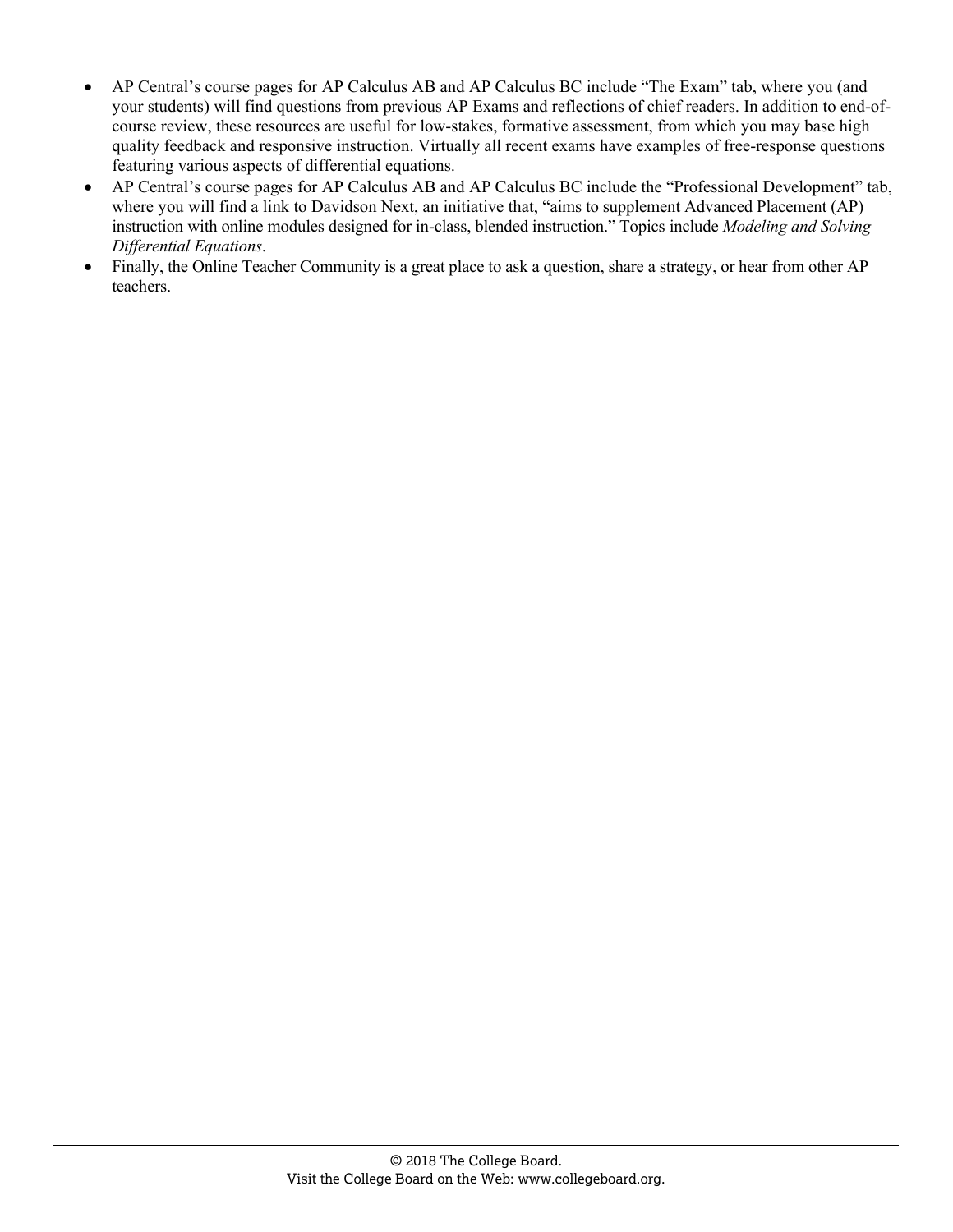## **Question BC2** Topic: Modeling/Improper Integral/Parametric Motion  **Max. Points:** 9 **Mean Score:** 3.41

#### *What were the responses to this question expected to demonstrate?*

The context of this problem is an investigation of plankton cells in a sea. The density of plankton cells at a depth of *h* meters is modeled by  $p(h) = 0.2h^2e^{-0.0025h^2}$  for  $0 \le h \le 30$  and is modeled by  $f(h)$  for  $h \ge 30$ . The density is measured in millions of cells per cubic meter, and the function *f* is stated to be continuous but is not explicitly given. In part (a) students were asked for the value of  $p'(25)$  and to interpret the meaning of  $p'(25)$  in the context of the problem. A correct response should give the derivative value as obtained from a graphing calculator and interpret this value as the rate of change of the density of plankton cells, in million cells per cubic meter per meter, at a depth of 25 meters. In part (b) students were asked for the number of plankton cells (to the nearest million) contained in the top 30 meters of a vertical column of water that has horizontal cross sections of constant area 3 square meters. A correct response should combine the density of the plankton,  $p(h)$  million cells per cubic meter, and the cross-sectional area of the vertical column to obtain that the number of plankton cells changes at a rate of  $3p(h)$  million cells per meter of depth. Thus the number of plankton cells (in millions) in the top 30 meters of the column is the accumulation of this rate for  $0 \le h \le 30$ , given by the integral  $\int_0^{30} 3p(h) dh$ . This integral should be evaluated using a graphing calculator and rounded to the nearest integer. In part (c) a function *u* is introduced that satisfies  $0 \le f(h) \le u(h)$  for  $h \ge 30$  and  $\int_{30}^{\infty} u(h) dh = 105$ . Given that the column of water in part (b) is  $K$  meters deep, where  $K > 30$ , students were asked to write an expression involving one or more integrals that gives the number of plankton cells, in millions, in the entire column, and to explain why the number of plankton cells in the column is at most 2000 million. Using the idea from part (b), a correct response should realize the number of plankton cells in the column is a definite integral of 3 times the density from  $h = 0$  to  $h = K$ . Because  $K > 30$ , and the density is given by  $f(h)$  at depths  $h \ge 30$ , the number of plankton cells, in millions, in the entire column is  $\int_0^{30} 3p(h) dh + \int_{30}^K 3f(h) dh$ . The first term was found in part (b); the second term can be bounded by  $3 \cdot 105 = 315$  using the given information about the functions *f* and *u*, together with properties of integrals. Summing the answer from part (b) with the upper bound of 315 for the second term shows that the number of plankton cells in the entire column of water is less than 2000 million. In part (d) the position of a research boat on the sea's surface is described parametrically by  $(x(t), y(t))$  for  $t \ge 0$ , where  $x'(t) = 662\sin(5t)$ ,  $y'(t) = 880\cos(6t)$ , t is measured in hours, and  $x(t)$  and  $y(t)$  are measured in meters. Students were asked to find the total distance traveled by the boat over the time

interval  $0 \le t \le 1$ .

A correct response should find the total distance traveled by the boat as the integral of its speed,  $\sqrt{(x'(t))^2 + (y'(t))^2}$ , across the time interval  $0 \le t \le 1$  and evaluate this integral using a graphing calculator.

For part (a) see LO 2.3A/EK 2.3A1, LO 2.3D/EK 2.3D1. For part (b) see LO 3.3B(b)/EK 3.3B2, LO 3.4E/EK 3.4E1. For part (c) see LO 3.2C/EK 3.2C2, LO 3.2D (BC)/EK 3.2D2 (BC), LO 3.4E/EK 3.4E1. For part (d) see LO 3.3B(b)/EK 3.3B2, LO 3.4C/EK 3.4C2 (BC). This problem incorporates the following Mathematical Practices for AP Calculus (MPACs): reasoning with definitions and theorems, connecting concepts, implementing algebraic/computational processes, building notational fluency, and communicating.

#### *How well did the response address the course content related to this question? How well did the responses integrate the skills required on this question?*

In part (a), responses generally showed an accurate evaluation of  $p'(25)$  via a graphing calculator. However, responses were off the mark in many ways with regard to interpreting, with correct units, the meaning of this derivative value; failing to give meaning to the 25, identifying p as indicating number of plankton instead of density, not clearly indicating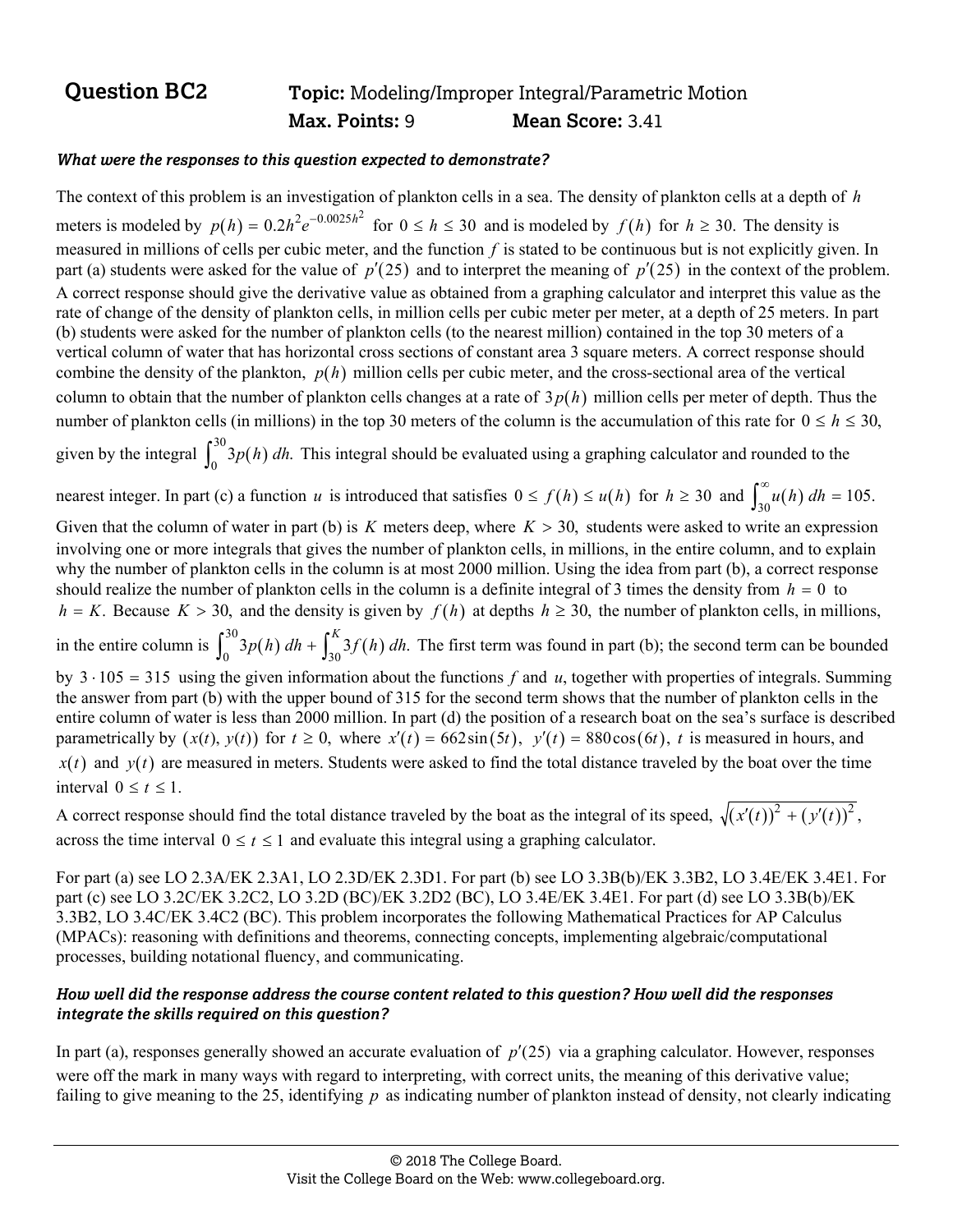the derivative is a rate of change, and/or missing some aspect of the units for  $p'(25)$ . In part (b), most responses included an integral whose integrand was a multiple of  $p(h)$ , but failed to correctly incorporate the cross-sectional area of the column. In part (c), few responses correctly expressed the number of plankton cells using integrals, with many using  $u(h)$ 

instead of  $f(h)$ . Few responses extended  $f(h) \le u(h)$  to  $\int_{30}^{K} f(h) dh \le \int_{30}^{\infty} u(h) dh$ . In part (d), responses generally indicated correctly that the total distance traveled by the boat is computed by a definite integral of the boat's speed function. Most issues were a result of errors in presentation or notation.

*What common student misconceptions or gaps in knowledge were seen in the responses to this question?* 

| Common Misconceptions/Knowledge Gaps                                                                                                                                                                                            | Responses that Demonstrate Understanding                                                                                                                                                                                                                                                                                                                                                                                                                                                                                    |
|---------------------------------------------------------------------------------------------------------------------------------------------------------------------------------------------------------------------------------|-----------------------------------------------------------------------------------------------------------------------------------------------------------------------------------------------------------------------------------------------------------------------------------------------------------------------------------------------------------------------------------------------------------------------------------------------------------------------------------------------------------------------------|
| In part (a), responses showed errors in all<br>aspects of the meaning of $p'(25)$ .                                                                                                                                             | At a depth of 25 meters, the density of plankton cells is<br>changing at a rate of $p'(25) = -1.179$ million cells per<br>cubic meter per meter.                                                                                                                                                                                                                                                                                                                                                                            |
| In part (b), responses did not include that cross<br>sections of the water column had area 3 square<br>meters, giving the number of plankton cells (in<br>millions) as $\int_{0}^{30} p(h) dh$ .                                | The number of plankton cells (in millions) in the column<br>is $\int_{0}^{30} 3p(h) dh$ .                                                                                                                                                                                                                                                                                                                                                                                                                                   |
| In part (c), responses showed confusion between<br>$\bullet$<br>the actual number of plankton cells and a bound<br>on the number of plankton cells.                                                                             | The number of plankton cells (in millions) in the entire<br>$\bullet$<br>column of water is given by<br>$\int_0^{30} 3p(h) dh + \int_{30}^{K} 3f(h) dh = 1675.4149 + \int_{30}^{K} 3f(h) dh.$<br>Because $0 \le f(h) \le u(h)$ for $h \ge 30$ ,<br>$1675.4149 + 3\int_{30}^{K} f(h) dh$<br>$\leq 1675.4149 + 3 \int_{30}^{\infty} u(h) dh$<br>$= 1675.4149 + 3 \cdot 105 = 1990.4149.$<br>The total number of plankton cells in the column of<br>water is bounded by 1990.4149 million, which is less<br>than 2000 million. |
| In part (d), some responses misapplied an arc<br>$\bullet$<br>length formula for a function $y = f(x)$ to this<br>parametric setting, representing the distance<br>traveled by the boat as $\int_0^1 \sqrt{1 + (y'(t))^2} dt$ . | The total distance traveled by the boat for $0 \le t \le 1$ is<br>$\int_0^1 \sqrt{(x'(t))^2 + (y'(t))^2} dt = 757.456$ meters.                                                                                                                                                                                                                                                                                                                                                                                              |

### *Based on your experience at the AP® Reading with student responses, what advice would you offer to teachers to help them improve the student performance on the exam?*

Effective and precise communication continues to be a challenge for students. One aspect of communication is the interpretation of mathematical expressions that pertain to particular contexts, such as the derivative expression in part (a). Teachers can emphasize that every aspect of the derivative expression should be explained with accompanying units.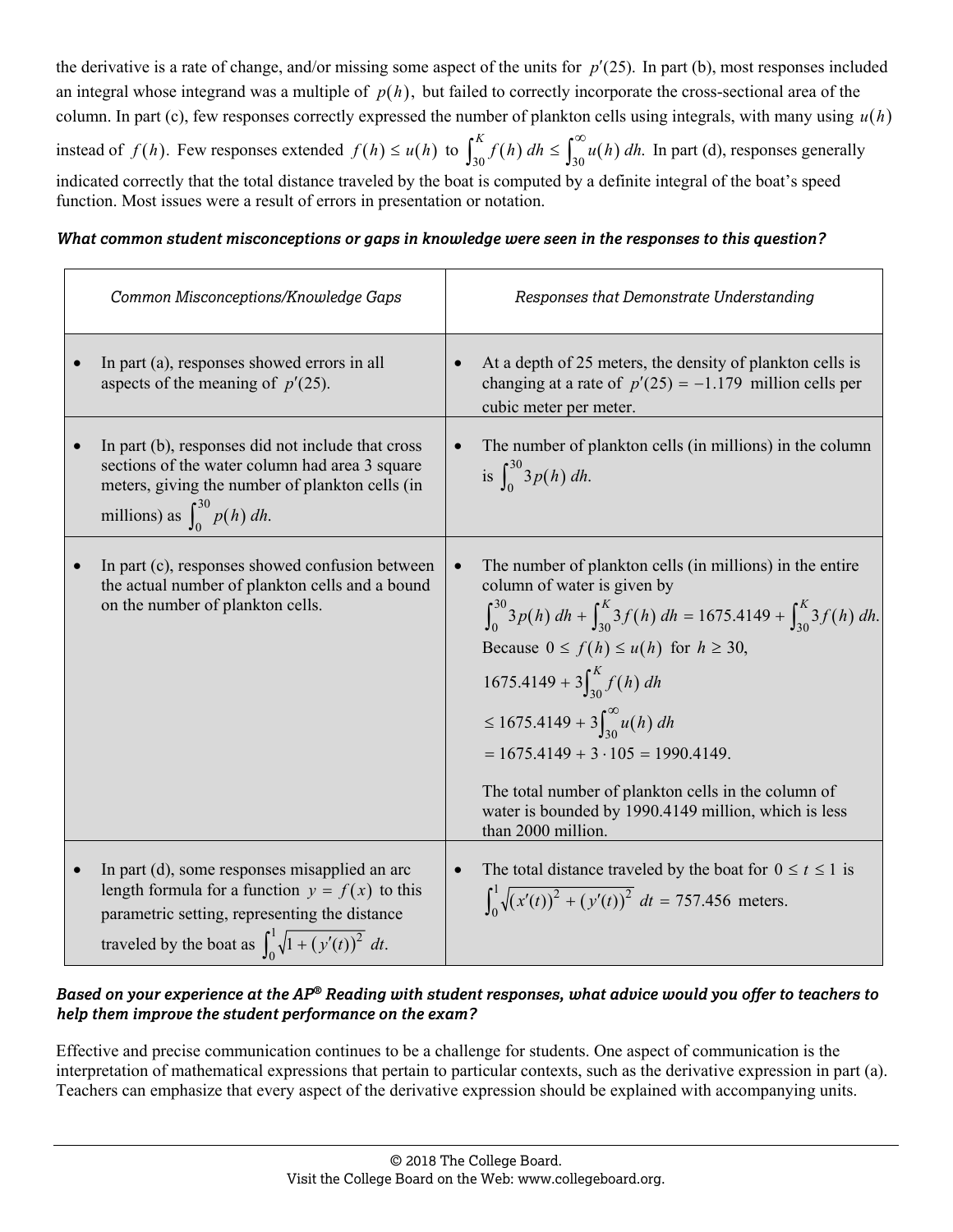- The *AP Calculus AB and Calculus BC Course and Exam Description* (*CED*) includes instructional resources for AP Calculus teachers to develop students' broader skills. Please see page 30 of the *CED* for examples of MPACs, questioning, and instructional strategies designed to develop the broader skill of "Interpretation," which was important in this question. A table of representative instructional strategies, including definitions and explanations of each, is included on pages 33–37 of the *CED*. In addition to the strategies provided under this broader skill, the strategy "Error analysis" may be helpful in developing students' skills at identifying what makes a correct and complete interpretation of units and their meaning within the context of the problem.
- AP Central's course page for AP Calculus BC includes a "Classroom Resources" tab, where you will find an excellent teaching module *Vectors* developed by the College Board, which includes resources for reviewing precalculus understandings of parametric equations (see day 1) and teaching parametric equations and calculus (see day 2).
- AP Central's course pages for AP Calculus AB and AP Calculus BC include "The Exam" tab, where you (and your students) will find items from previous AP Exams and reflections of chief readers. In addition to end-ofcourse review, these resources are extremely useful for low-stakes, formative assessment, from which you may base high-quality feedback and responsive instruction. For example, question BC2 part (d) and its scoring guidelines from the 2015 exam would allow students to practice the skills needed to succeed on question BC2 part (d) on the 2018 exam.
- AP Central's course pages for AP Calculus AB and AP Calculus BC include the "Professional Development" tab, where you will find:
	- o Links to Online Modules for Teaching and Assessing AP Calculus. The module *Interpreting Context for Definite Integrals* would be relevant to this question.
	- o A link to Davidson Next, an initiative that, "aims to supplement Advanced Placement (AP) instruction with online modules designed for in-class, blended instruction." One of the topics is *Parametric Equations*.
- Finally, the Online Teacher Community is a great place to ask a question, share a strategy, or hear from other AP teachers.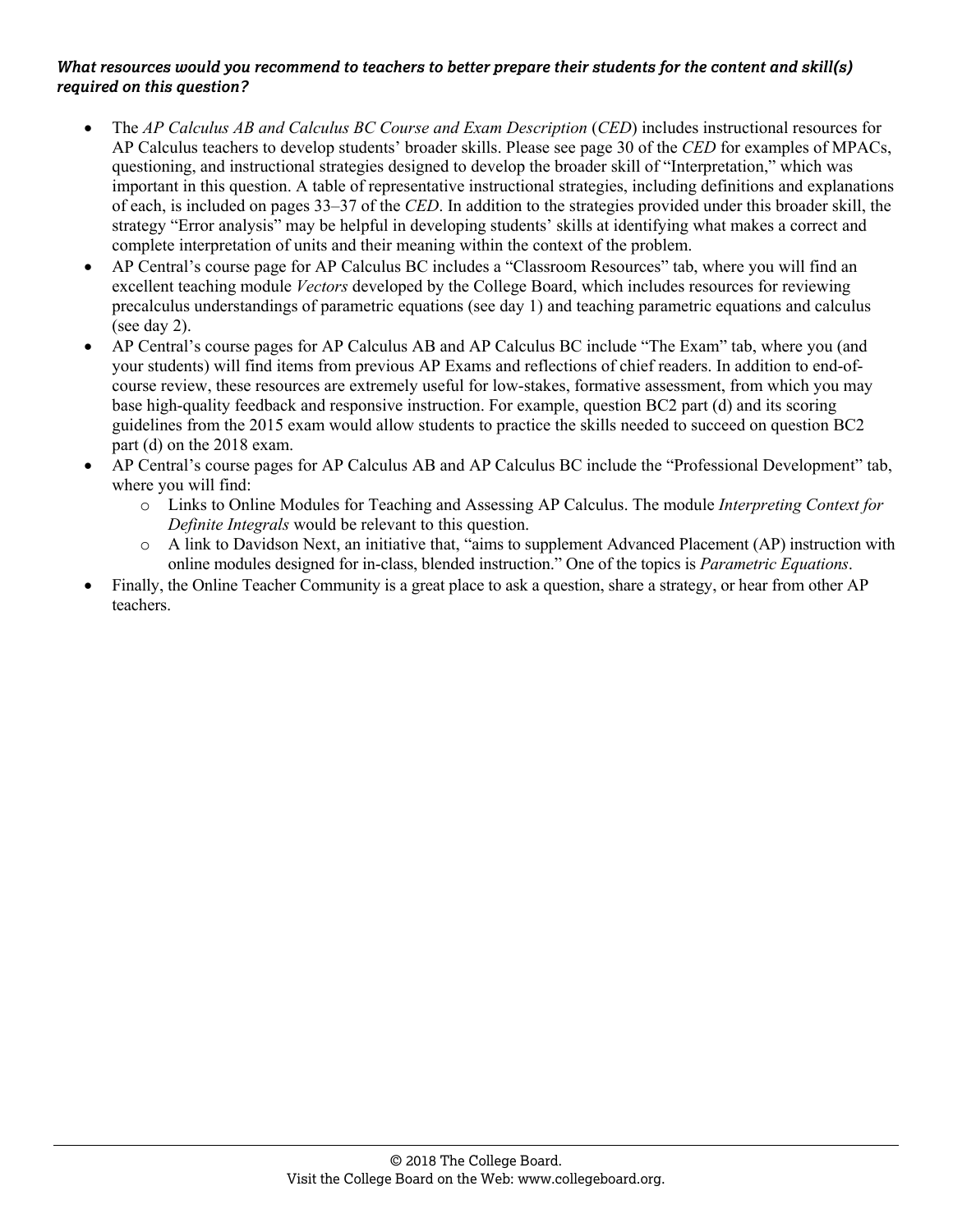## **Question BC5 Topic:** Polar-Area/Tangent Line/Related Rates  **Max. Points:** 9 **Mean Score:** 4.23

#### *What were the responses to this question expected to demonstrate?*

In this problem a polar graph is provided for polar curves  $r = 4$  and  $r = 3 + 2\cos \theta$ . It was given that the curves intersect at  $\theta = \frac{\pi}{3}$  and  $\theta = \frac{5\pi}{3}$ . In part (a) students were asked for an integral expression that gives the area of the region *R* that is inside the graph of  $r = 4$  and outside the graph of  $r = 3 + 2\cos \theta$ . A correct response should resource the formula for the area of a simple polar region as half of a definite integral of the square of the radius function. The area of *R* is given by  $\frac{1}{2} \int_{\pi/3}^{5\pi/3} 4^2 d\theta - \frac{1}{2} \int_{\pi/3}^{5\pi/3} (3 + 2\cos \theta)^2 d\theta = \frac{1}{2} \int_{\pi/3}^{5\pi/3} (4^2 - (3 + 2\cos \theta)^2) d\theta$ . In part (b) students were asked for the slope of the line tangent to the graph of  $r = 3 + 2\cos\theta$  at  $\theta = \frac{\pi}{2}$ . A correct response should deal with the conversion between polar and rectangular coordinate systems given by  $y = r \sin \theta$  and  $x = r \cos \theta$ , differentiate these with respect to  $\theta$  using the product rule, and find the slope of the line tangent to the graph as the value of  $\frac{dy}{dx} = \frac{dy/d\theta}{dx/d\theta}$  at  $\theta = \frac{\pi}{2}$ . In part (c) the motion of a particle along the portion of the curve  $r = 3 + 2\cos\theta$  for  $0 < \theta < \frac{\pi}{2}$  is such that the distance between the particle and the origin increases at a constant rate of 3 units per second. Students were asked for the rate at which the angle  $\theta$  changes with respect to time at the instant when the position of the particle corresponds to  $\theta = \frac{\pi}{3}$  and to indicate units of measure. A correct response should use the chain rule to relate the rates of  $r$  and  $\theta$  with respect to time *t*:  $\frac{dr}{dt} = -2\sin\theta \cdot \frac{d\theta}{dt}$ . Recognizing that  $\frac{dr}{dt} = 3$  from the problem statement, it follows that  $\frac{d\theta}{dt}\Big|_{\theta=\pi/3}$  $=-\sqrt{3}$  $\theta$ =  $\left. \frac{d\theta}{dt} \right|_{\theta = \pi/3} = -$ 

radians per second.

For part (a) see LO 3.4D/EK 3.4D1 (BC). For part (b) see LO 2.1C/EK 2.1C7 (BC), LO 2.2A/EK 2.2A4 (BC), LO 2.3B/EK 2.3B1. For part (c) see LO 2.1C/EK 2.1C7 (BC), LO 2.2A/EK 2.2A4 (BC), LO 2.3C/EK 2.3C2. This problem incorporates the following Mathematical Practices for AP Calculus (MPACs): reasoning with definitions and theorems, connecting concepts, implementing algebraic/computational processes, connecting multiple representations, building notational fluency, and communicating.

#### *How well did the response address the course content related to this question? How well did the responses integrate the skills required on this question?*

In part (a), some responses treated the region as a difference, in effect a difference of two integrals–a portion of the area inside the circle minus a portion of the area inside the limaçon; other responses combined these into a single integral.

Those of the first type often took the area of the entire circle instead of the circular sector from  $\theta = \frac{\pi}{3}$  to  $\theta = \frac{5\pi}{3}$ . Those

in the "combined" camp sometimes had an integrand that was a square of a difference instead of the difference of squares. In part (b), many responses expressed x and y in terms of r and  $\theta$  (or in terms of  $\theta$  alone) and proceeded with the appropriate calculus process. Some of these, however, were waylaid by algebra errors or sign errors in derivatives of sine and/or cosine functions. A few responses used a value of  $\frac{dr}{d\theta}$  for the slope, demonstrating a lack of distinction between

rectangular and polar coordinate settings. In part (c), many responses showed attempts at the chain rule to compute  $\frac{dr}{dt}$  as

 $\frac{dr}{d\theta} \cdot \frac{d\theta}{dt}$ , although many of these had algebra or trigonometric errors or errors in specifying the requested units.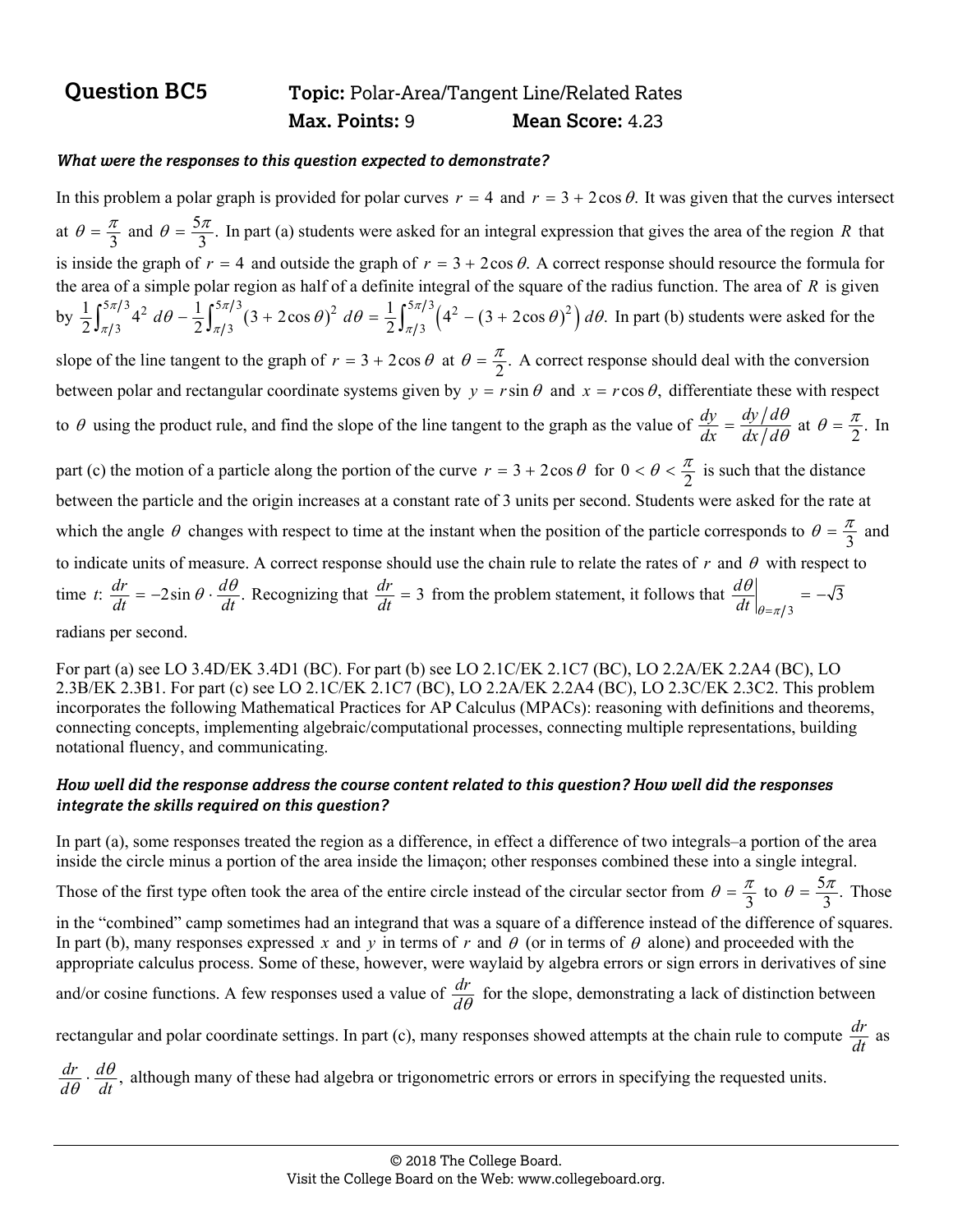| Common Misconceptions/Knowledge Gaps                                                                                                                                                     | Responses that Demonstrate Understanding                                                                                                                                                                                            |
|------------------------------------------------------------------------------------------------------------------------------------------------------------------------------------------|-------------------------------------------------------------------------------------------------------------------------------------------------------------------------------------------------------------------------------------|
| In part (a), computing area of the circular sector<br>as the entire area of the circle, as in:<br>Area = $\pi \cdot 4^2 - \frac{1}{2} \int_{\pi/3}^{5\pi/3} (3 + 2\cos\theta)^2 d\theta$ | • Area = $\frac{2}{3} \cdot \pi \cdot 4^2 - \frac{1}{2} \int_{\pi/3}^{3\pi/3} (3 + 2\cos\theta)^2 d\theta$                                                                                                                          |
| In part (b), computing the slope of the tangent<br>line as $\frac{dr}{d\theta}$ evaluated at $\theta = \frac{\pi}{2}$                                                                    | • $\frac{dy}{dx} = \frac{\frac{d}{d\theta}(r\sin\theta)}{\frac{d}{d\theta}(r\sin\theta)} = \frac{\frac{dr}{d\theta}\sin\theta + r\cos\theta}{\frac{dr}{d\theta}\cos\theta - r\sin\theta}$                                           |
|                                                                                                                                                                                          | $\frac{dy}{dx}\Big _{\theta=\pi/2} = \frac{\left(-2\sin\frac{\pi}{2}\right)\cdot\sin\frac{\pi}{2} + 3\cos\frac{\pi}{2}}{\left(-2\sin\frac{\pi}{2}\right)\cdot\cos\frac{\pi}{2} - 3\sin\frac{\pi}{2}} = \frac{-2}{-3} = \frac{2}{3}$ |
| In parts (b) and (c), many responses incorrectly<br>calculated $\frac{dr}{d\theta} = 2\sin\theta$ .                                                                                      | $\bullet \quad \frac{dr}{d\theta} = -2\sin\theta$                                                                                                                                                                                   |

#### *Based on your experience at the AP® Reading with student responses, what advice would you offer to teachers to help them improve the student performance on the exam?*

Many students struggle to break free of a Cartesian coordinate mindset to enter the polar coordinate framework, and we saw some evidence of this struggle in student responses. However, these struggles were overshadowed by errors in arithmetic, algebra, trigonometry, and the product and chain rules for differentiation. Teachers can find ways to nurture and reinforce prerequisite skills, even as they introduce and explore new topics.

- The *AP Calculus AB and Calculus BC Course and Exam Description* (*CED*) includes instructional resources for AP Calculus teachers to develop students' broader skills. Please see page 29 of the *CED* for examples of MPACs, questioning, and instructional strategies designed to develop the broader skill of "Modeling," which was evident in the area of multiple representations in this question. A table of representative instructional strategies, including definitions and explanations of each, is included on pages 33–37 of the *CED*. The strategies "Create representations" and/or "Marking the text," for example, may be helpful in developing students' skills at extracting key and relevant information at multiple points across the curriculum, including when learning to move between Cartesian and polar coordinates, as in this question. A variation on "Graph and switch," in which students use graphing calculators to explore graphs defined in polar coordinates and then switch graphs and/or calculators to diagnose any errors, might also be helpful.
- AP Central's course page for AP Calculus BC includes a "Classroom Resources" tab, where you will find a variety of teaching modules developed by the College Board over the years. For this question, you might refer to the module *Vectors*. Although this module does not specifically address polar coordinates, resources for teaching parametric equations and calculus presented on day 2 of the module would apply directly to differentiation of the parameterizations of the polar functions defined in this question.
- AP Central's course pages for AP Calculus AB and AP Calculus BC include "The Exam" tab, where you (and your students) will find questions from previous AP exams and reflections of chief readers. In addition to end-of-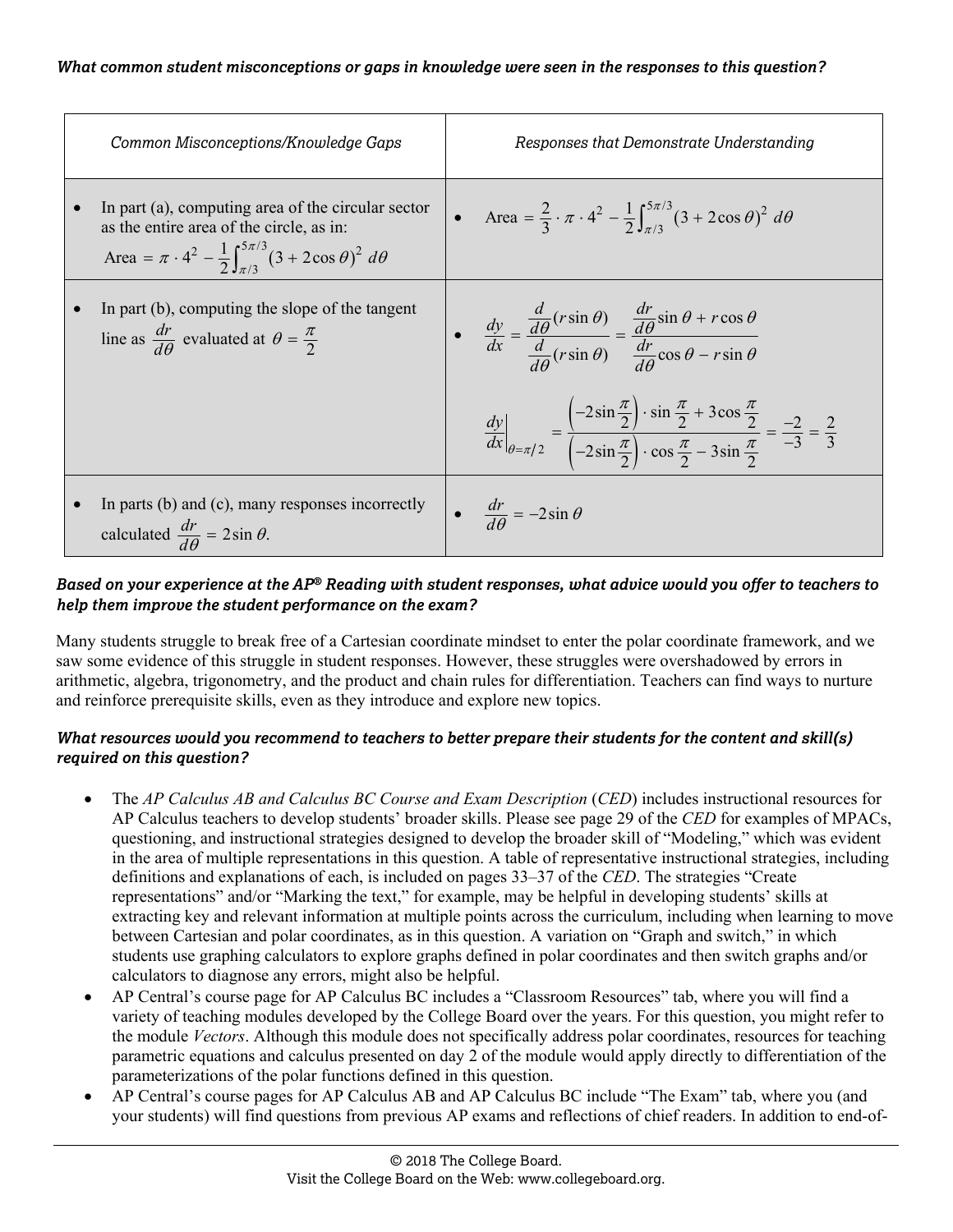course review, these resources are extremely useful for low-stakes, formative assessment, from which you may base high-quality feedback and responsive instruction. Question BC2 from the 2017 exam and the corresponding chief reader notes would have been very helpful in developing the concepts and skills necessary to succeed on question BC5 on the 2018 exam.

• Finally, the Online Teacher Community is a great place to ask a question, share a strategy, or hear from other AP teachers.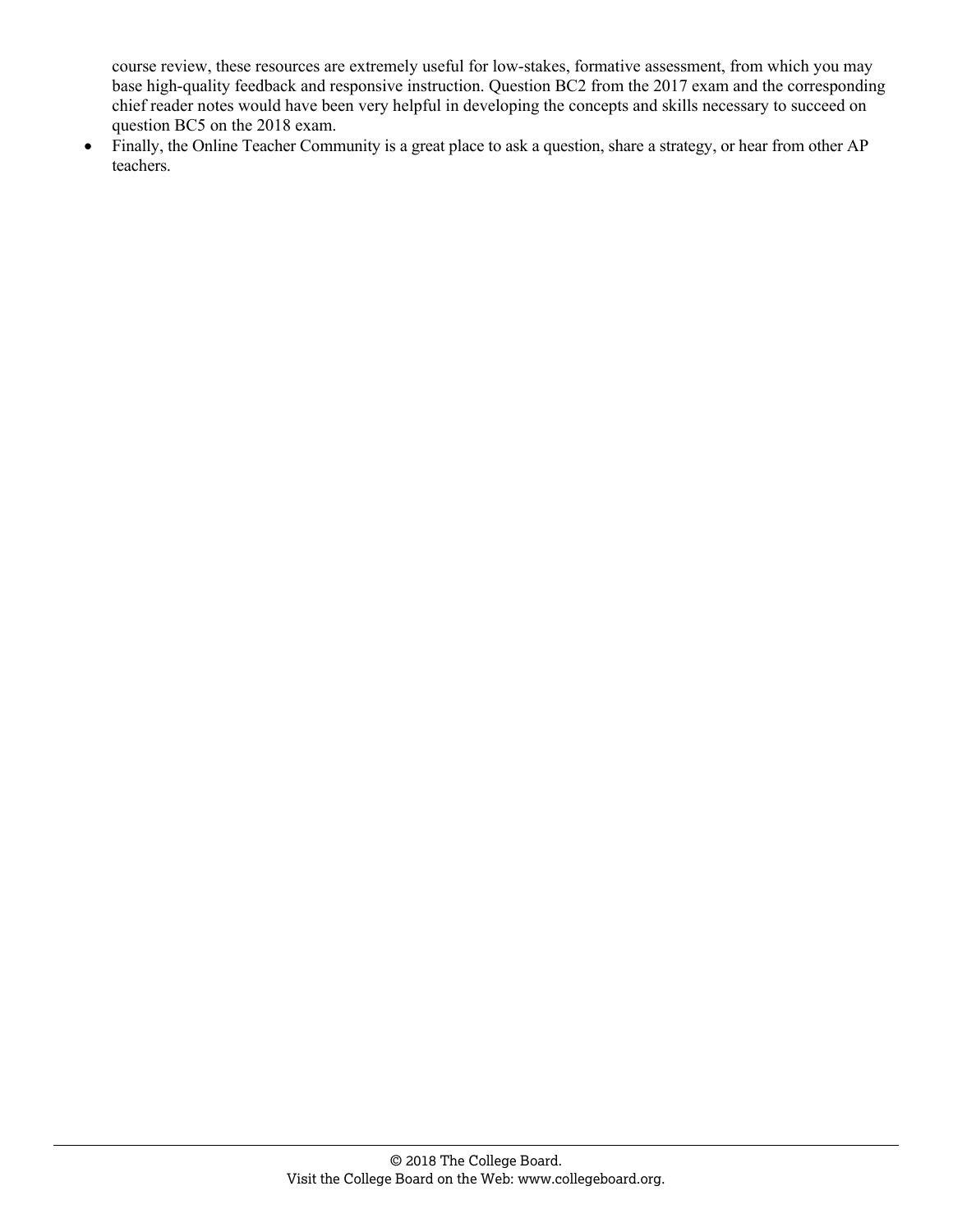## **Question BC6** Topic: Maclaurin Series/Alternating Series Error Bound  **Max. Points:** 9 **Mean Score:** 2.65

#### *What were the responses to this question expected to demonstrate?*

In this problem the first four nonzero terms and the general term of the Maclaurin series for  $\ln(1 + x)$  are given, and the function *f* is defined by  $f(x) = x \ln \left(1 + \frac{x}{3}\right)$ . In part (a) students were asked for the first four nonzero terms and the general term of the Maclaurin series for *f*. A correct response should substitute  $\frac{x}{3}$  for *x* in the supplied terms of the series

for  $\ln(1 + x)$ , multiply the resulting terms by x, and expand so that each term is a constant multiple of a power of x. The general term should also be included. In part (b) students were asked to determine the interval of convergence of the Maclaurin series for *f* with supporting work for their answer. A correct response should demonstrate the use of the ratio test to determine the radius of convergence of the series and, then, a test of the endpoints of the interval of convergence to determine which endpoints, if any, are to be included in the interval of convergence. In part (c) students were asked to use the alternating series error bound to find an upper bound for  $|P_4(2) - f(2)|$ , where  $P_4(x)$  is the fourth-degree Taylor polynomial for  $f$  about  $x = 0$ . A correct response should indicate that the alternating series error bound bounds  $|P_4(2) - f(2)|$  by the magnitude of the next term in the alternating series formed by evaluating the Taylor series for *f* about  $x = 0$  at  $x = 2$ .

For part (a) see LO 4.2B/EK 4.2B5. For part (b) see LO 4.1A/EK 4.1A3, LO 4.1A/EK 4.1A6, LO 4.2C/EK 4.2C2. For part (c) see LO 4.2A/EK 4.2A5. This problem incorporates the following Mathematical Practices for AP Calculus (MPACs): reasoning with definitions and theorems, connecting concepts, implementing algebraic/computational processes, building notational fluency, and communicating.

#### *How well did the response address the course content related to this question? How well did the responses integrate the skills required on this question?*

In part (a), some responses showed attempts at finding the first four nonzero terms via the formula  $\frac{f^{(n)}(0)}{n!}x^n$ , but these

attempts usually were not successful under the demands of algebra and repeated product rules. Some other responses followed the expected route of function composition and multiplication. Again, many of these attempts had algebra errors. In part (b), most responses used the ratio test to determine a radius of convergence and then considered convergence at endpoints for the interval of convergence. However, many responses had poor or no limit notation and/or no use of absolute value in the ratio test for absolute convergence. In part (c), many responses contained no relevant work. Some responses based a bound on the fifth term as opposed to the fifth-degree term.

#### *What common student misconceptions or gaps in knowledge were seen in the responses to this question?*

| Common Misconceptions/Knowledge Gaps                                                                                                                              | Responses that Demonstrate Understanding                                                               |
|-------------------------------------------------------------------------------------------------------------------------------------------------------------------|--------------------------------------------------------------------------------------------------------|
| In part (a), making algebra errors, such as<br>expanding $x \cdot (-1)^{n+1} \cdot \frac{\left(\frac{x}{3}\right)^n}{n}$ as $(-1)^{n+1} \cdot \frac{x^{n+1}}{3n}$ | $x \cdot (-1)^{n+1} \cdot \frac{\left(\frac{n}{3}\right)}{n} = \frac{(-1)^{n+1}}{n \cdot 3^n} x^{n+1}$ |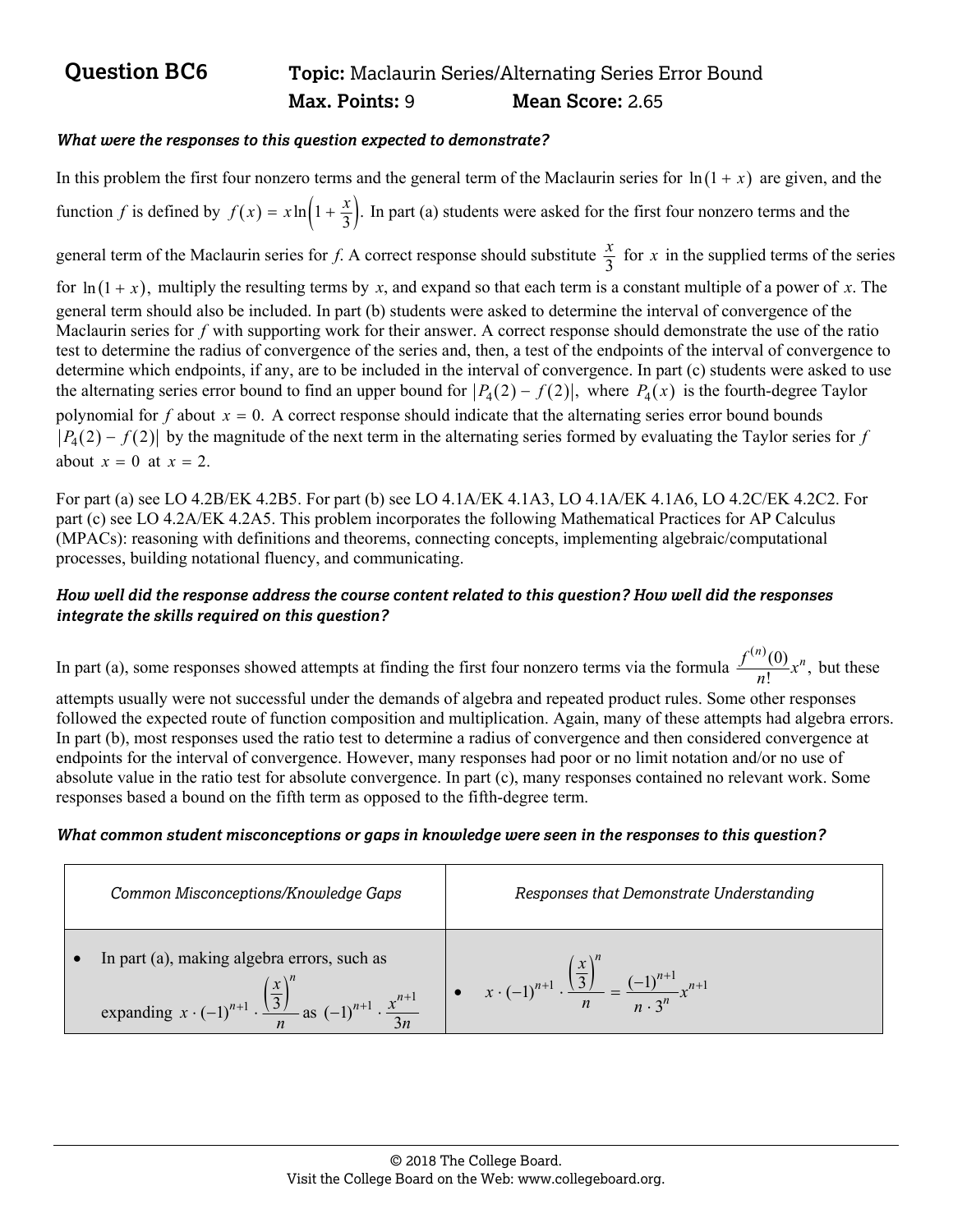| In part (b), many responses announced<br>convergence or divergence at endpoints of the<br>interval of convergence without supporting<br>statements. | After determining that the radius of convergence is 3:<br>When $x = -3$ , the series is<br>$\sum_{n=1}^{\infty} (-1)^{n+1} \frac{(-3)^{n+1}}{n \cdot 3^n} = \sum_{n=1}^{\infty} \frac{3}{n}$ , which diverges by<br>comparison to the harmonic series.<br>When $x = 3$ , the series is<br>$\sum_{n=1}^{\infty} (-1)^{n+1} \frac{3^{n+1}}{n \cdot 3^n} = \sum_{n=1}^{\infty} (-1)^{n+1} \frac{3}{n}$ , which converges by<br>the alternating series test.<br>The interval of convergence of the Maclaurin series for $f$ |
|-----------------------------------------------------------------------------------------------------------------------------------------------------|-------------------------------------------------------------------------------------------------------------------------------------------------------------------------------------------------------------------------------------------------------------------------------------------------------------------------------------------------------------------------------------------------------------------------------------------------------------------------------------------------------------------------|
| In part (c), some responses used the sixth-degree<br>term as an error bound:<br>$ P_4(2) - f(2)  < \frac{2^6}{5 \cdot 3^5} = \frac{64}{1215}$       | is $-3 < x \le 3$ .<br>By the alternating series error bound, $ P_4(2) - f(2) $ is<br>bounded by the magnitude of the next term in the<br>alternating series.<br>$ P_4(2) - f(2)  < \left  -\frac{2^5}{4 \cdot 3^4} \right  = \frac{8}{81}$                                                                                                                                                                                                                                                                             |

#### *Based on your experience at the AP® Reading with student responses, what advice would you offer to teachers to help them improve the student performance on the exam?*

Working on new series derived from known series and using the ratio test to determine the radius of convergence for a power series are more places where obtaining a calculus result depends on successful algebraic skills. These are also places to showcase good communication and appropriate use of mathematical notation, including limit notation and absolute value. Teachers can model correct and clear notation and provide constructive feedback to students about their use of notation.

- The *AP Calculus AB and Calculus BC Course and Exam Description* (*CED*) includes instructional resources for AP Calculus teachers to develop students' broader skills. Please see page 32 of the *CED* for examples of MPACs, questioning, and instructional strategies designed to develop the broader skill of "Application." Developing MPAC3, "Implementing algebraic/computational processes," would have benefited many students on this question. A table of representative instructional strategies, including definitions and explanations of each, is included on pages 33–37 of the *CED*. The strategy of "Work backward" may help students to practice refining attempts at the general term of a Maclaurin series by testing whether a general term correctly generates known terms of the series, a useful skill in part (a) of this question.
- AP Central's course page for AP Calculus BC includes a "Classroom Resources" tab, where you will find an excellent, comprehensive resource *Infinite Series* under the heading "Special Focus Materials."